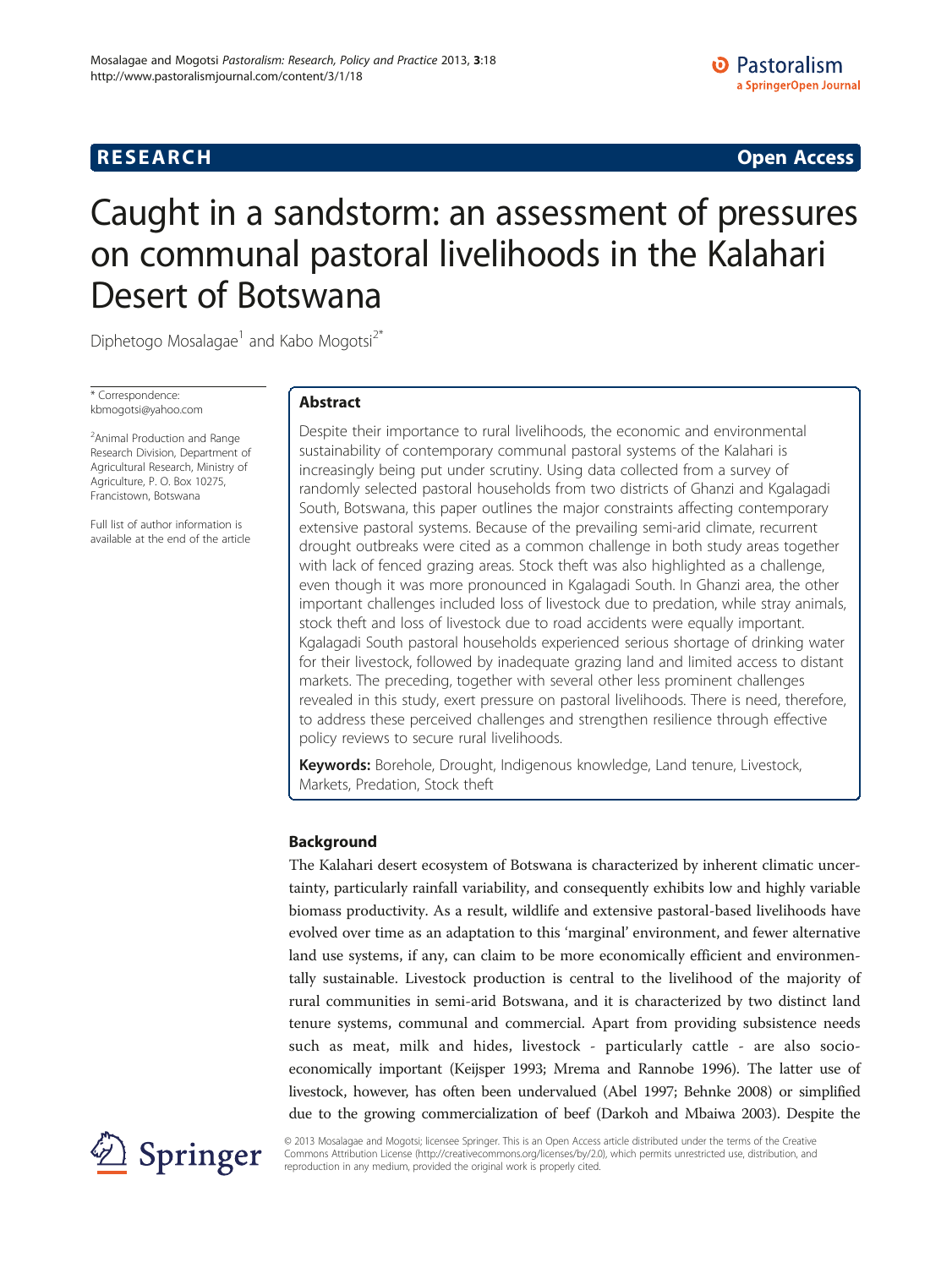apparent value of livestock to the rural economy, the agricultural sector has experienced unprecedented decline in overall performance over the years. The sector's contribution to the national economy Gross Domestic Product (GDP) has declined from 40% since 1966 to less than 2% currently (GoB [2009a](#page-18-0)), mainly attributed to the growing importance of mining and tourism sectors. The beef sub-sector still contributes significantly to the total agricultural GDP.

To better understand the context of pastoral changes in Botswana, it is necessary to highlight past major policy shifts. Under the traditional system of land tenure, land was always regarded as communal and tribal chiefs allocated land for arable and/or grazing use. The traditional system was replaced in 1968 by the Tribal Land Act which introduced decentralized Land Boards to administer land, instead of chiefs. The passing of the Tribal Land Act and the establishment of Land Boards did not fundamentally change the concepts of land tenure (Greenhow [1978\)](#page-18-0). However with time, the traditional communally-owned rangelands in the eastern Kalahari were perceived by the government to be overstocked and overgrazed by livestock and thus degraded. Buying into the 'tragedy of the commons' narrative popularized by Hardin [\(1968](#page-18-0)), the Tribal Grazing Land Policy (TGLP) advocated for structural reforms to the country's livestock industry, to ultimately enhance national economic and social development (GoB [1975](#page-18-0)). Subsequently, part of the tribal grazing land was demarcated into ranches. The specific objectives of TGLP were to:

- 1. Improve range management by preventing overgrazing and further degradation through paddocking and rotational grazing. Individual owners or syndicates of large herds (>400 animals) were to be moved off communal lands into fenced, boreholefocused ranches of uniform size.
- 2. Increase livestock productivity and farmers' income by promoting better management practices such as daily watering, selective breeding and early weaning.
- 3. Promote social equity by retaining only small-scale farmers on communal lands and thus allowing some room to improve their livelihoods.
- 4. Secure the interest of future generations and/or those who were not livestock farmers by reserving some land.

To ease the environmental and social conundrum in the wetter eastern Botswana, which held 70% of the national herd (Thomas and Sporton [1997\)](#page-19-0), the TGLP encouraged development further west into the more arid Kalahari desert, aided by borehole installations. But with time, it became apparent that the TGLP was based on false assumptions. Firstly, there was not enough land to demarcate into viable livestock ranches as previously assumed. Secondly, overriding abiotic factors like rainfall, fire and drought characteristic of the non-equilibrium nature of semi-arid and arid environments called into question the coupling of plant-livestock relations emphasized by the equilibrium theory in grazing systems (Behnke et al. [1993](#page-17-0); Scoones [1995\)](#page-19-0). Since density of herbivores is not the only driver of vegetation dynamics, it followed that destocking per se as a management tool would not be effective. The final assumption of TGLP was that those allocated ranches will stay as ranches. To the contrary, ranch owners employed dual grazing rights, where they let their herds onto the commons during wet grazing periods and retreated to their exclusive ranches during dry seasons. Overall,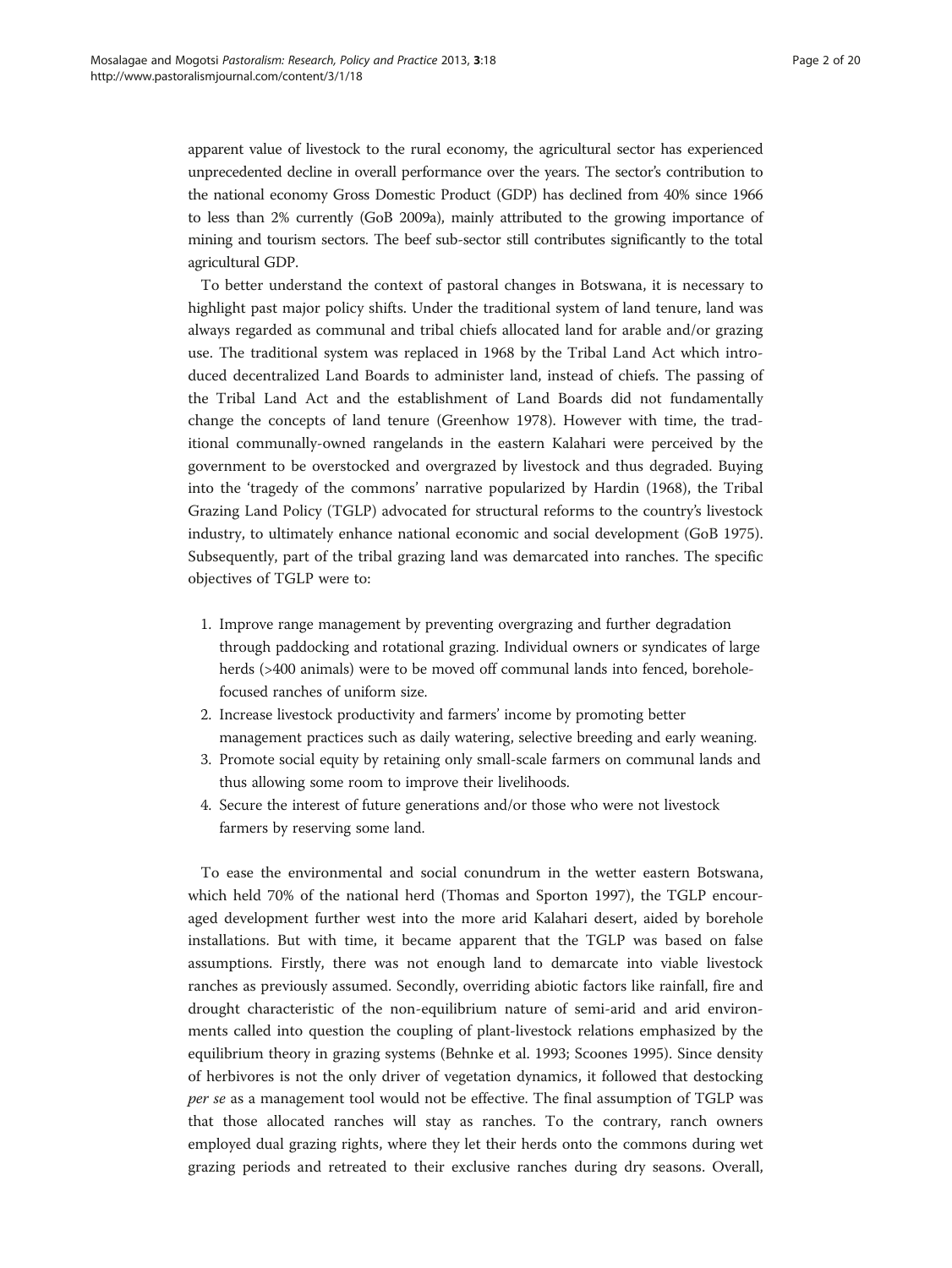extensive reviews of the TGLP have concluded that it failed to address its objectives (Tsimako [1991](#page-19-0); White [1993](#page-19-0); Frimpong [1995\)](#page-18-0).

Upon realizing the shortcomings of TGLP, the government introduced the National Policy on Agricultural Development (NPAD) in 1991. The aim of NPAD was to provide subsidies to improve productivity in the livestock sub-sector by promoting the sustainable use of rangeland resources through fencing of communal grazing areas (GoB [1991](#page-18-0)). So in essence, the fencing component of NPAD simply accelerated the implementation of TGLP and failed to tackle some of the earlier concerns like dual grazing rights. But not everyone was practicing pastoralism. Some ranches had displaced nonpastoral populations and denied them access to natural resources of land, water, veld products and animals (Hitchcock [1978](#page-18-0)). So for other traditional rural livelihoods such as hunting and gathering, part of the reserve land was later demarcated into Wildlife Management Areas (WMAs) in an attempt to balance the scales. WMAs are multipleuse areas combining wildlife conservation with the creation of economic opportunities for the rural population (GoB [1999](#page-18-0)). Intense developments within WMAs such as borehole drilling are prohibited, while hunting is controlled through permits or total bans. There are complementary polices and pieces of legislation predicated on sustainable utilization of natural resources also governing these areas, such as the Wildlife Conservation Policy (1986), Tourism Policy (1990), National Conservation Strategy (1990), Wildlife Conservation and National Parks Act (1992), Tourism Act (1992) and Community Based Natural Resource Management (CBNRM) concept.

Given the historical context above, the current paper focuses on contemporary pastoral livelihoods under communal land tenure. While once viewed as destructive, economically irrational and archaic (GoB [1975;](#page-18-0) FAO [2001\)](#page-18-0), the extensive livestock production system continues to directly and/or indirectly support a large rural population and the importance of livestock still transcends many sectors. Approximately 39% - 791,700 people - of Botswana's human population resides in rural areas, out of a total of 2.03 million. Botswana's cattle population stood at 2.55 million in 2011 (GoB [2013\)](#page-18-0), where grazing in communal rangelands accounted for 86% of the cattle and 71% of farmers in Botswana, while private grazing in ranches accounted for 14% of the national cattle herd and 5% of the land area. Though the traditional communal, open access grazing lands are often dismissed as unproductive relative to modern ranches (APRU [1980\)](#page-17-0), empirical evidence does not always reflect this (Behnke [1985;](#page-17-0) deRidder and Wagenaar [1986](#page-17-0)). For example, looking at previous work in Botswana, Davies and Hatfield [\(2007](#page-17-0)) noted that production in cash, energy and protein terms per hectare under communal areas exceeds by at least three times per hectare returns from ranches, even though technical production parameters are lower. The latest statistics show that the traditional sector has consistently had higher cattle birth rates than the commercial sector (54.4% and 38.9%, respectively), but this achievement is compromised by the high mortality rates observed in communal lands relative to commercial ranches (GoB [2013\)](#page-18-0). The rate of mortality in communal grazing lands was 6.6%, while commercial ranches experienced 1.6% mortality rate. Off-take rates in the commercial sector increased from 12.5% in 2010 to 13.5% in 2011 while the national rate dropped from 8.0% to 6.9% during the same period (GoB [2013](#page-18-0)).

If the livestock sector is to continue being the mainstay of rural livelihoods in future, then there should be deliberate efforts to maintain and/or improve its productivity. But first, the factors linked to the observed decline in livestock productivity need to be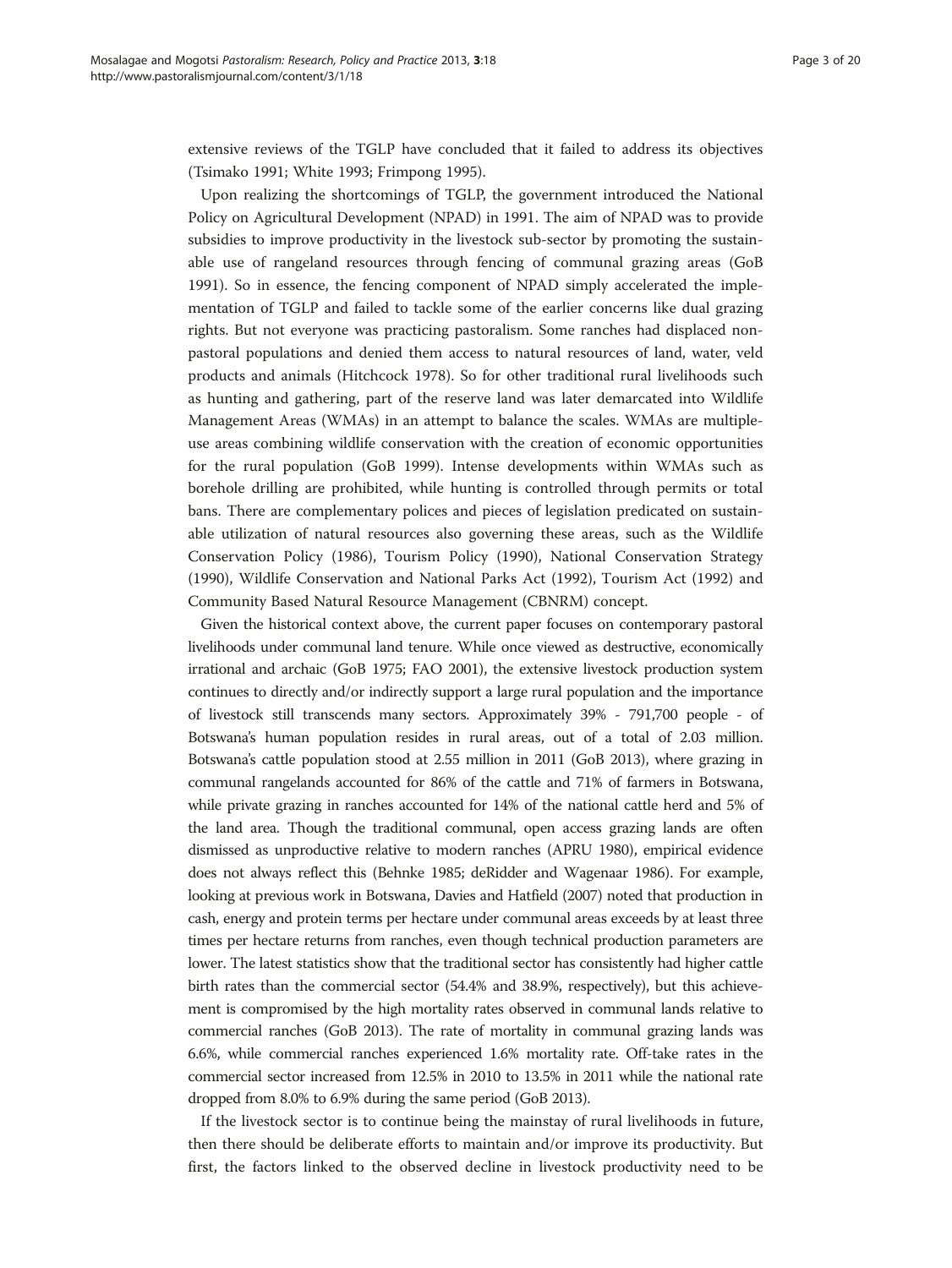identified, understood and appreciated. While some factors have been perceived as affecting livestock production in Botswana (GoB [1991](#page-18-0); Mrema and Rannobe [1996](#page-19-0); Burgess [2002;](#page-17-0) CAR [2005;](#page-17-0) BIDPA [2006\)](#page-17-0), these are more often than not at national level and thus grossly aggregated, with a few exceptions (e.g. Kgosikoma [2006](#page-18-0)). Furthermore, the process of identifying problems at the local level is influenced by 'outsiders' in the form of environmental managers/experts and policy-makers and may end up not receiving support from the community (Fraser et al. [2006\)](#page-18-0). A more comprehensive approach must consider the interests, positions and needs of pastoralists so as to guide decision-makers and develop a suitable and legitimate process of communal land and resource tenure that fits with both the priorities of pastoralists as well as the government (Flintan and Cullis [2010\)](#page-18-0).

This study therefore set out to identify and characterize the major constraints faced by contemporary extensive livestock production systems in the west and south-western semi-arid Kalahari of Botswana, as perceived by the pastoral communities. Knowledge about challenges hampering the livestock sector will guide the timing and form of intervention measures, as well as better inform policy designed to halt and reverse the decline in livestock production and hence ensure continued sustainability of rural livelihoods.

#### Study area

The study was conducted in the western Kalahari region of Botswana, in Ghanzi and Kgalagadi Districts. The Ghanzi study area covered Ghanzi village (21°42′S, 21°49′E) and the surrounding communal grazing lands. The area is characterized by deep, infertile Kalahari sands. Rainfall is unimodal and averages 375 mm per annum. Maximum mean daily temperatures reach 33°C to 45°C and 22°C in summer and winter months, respectively, with a minimum of 4°C to −5°C in winter months. The vegetation is classified as tree and bush savanna, dominated by woody species such as Terminalia sericea and Boscia albitrunca, while the herbaceous layer includes grasses like Eragrostis lehmanniana, Pogonarthria squarrosa and Digitaria eriantha.

The second study area was Kgalagadi South sub-district within the Kgalagadi District and covered Tsabong village (26°112″S, 22°24′20″E) and the surrounding communal grazing areas. Rainfall also follows a unimodal pattern, falling mainly between the months of November and March with a long-term annual average of less than 250 mm and high variability. Maximum temperatures reach 45°C in summer, and minimum winter temperatures can be as low as −4°C. The vegetation is classified as shrub/bush savanna, dominated by woody species such as Acacia erioloba, Acacia mellifera and Acacia luederitzii, while grasses include E.lehmanniana, Stipagrostis uniplumis and Schmidtia kalahariensis.

The introduced exotic Prosopis tree species has increasingly become an important invader, especially in proximity to human settlements. Towards the extreme south-west , bare rolling sand dunes are visible and in some areas are covered by layers of grass.

In both study areas, small-scale agriculture is practiced, mainly dominated by livestock rearing in communal, open access grazing lands referred to as cattle posts or locally known as *meraka*. Beef and game ranching is also notably present in this part of the country. Limited small-scale rain-fed crop cultivation is spread over both the districts, mainly including maize, sorghum, beans and melons. Though both study areas lie within the Kgalagadi (Kalahari) desert ecosystem, the second study site of Kgalagadi South is in the driest and least inhabited region of Botswana, and thus, in some areas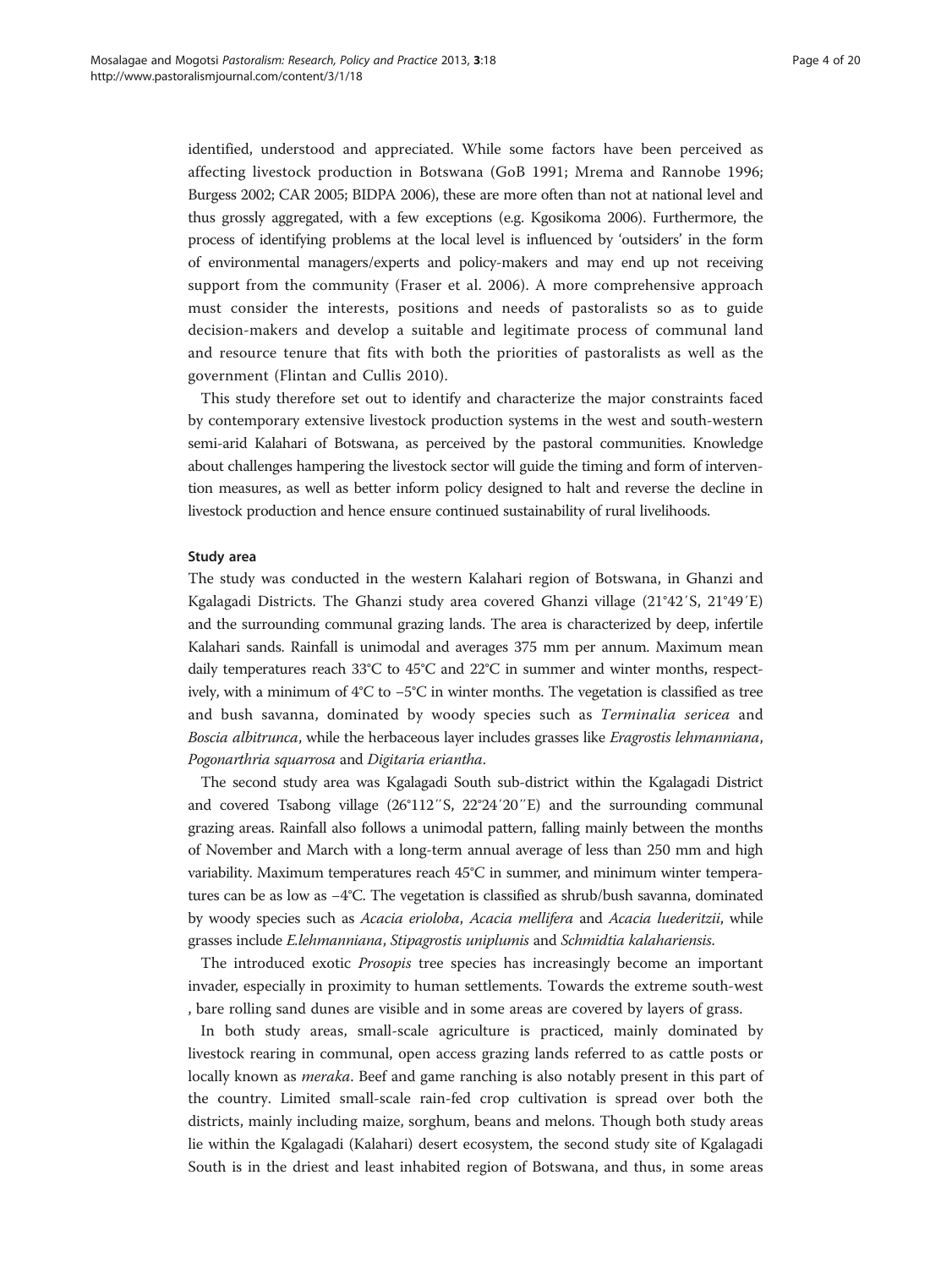crop cultivation is not practiced at all. This widened geographical scope enabled the study to capture differences that may be due to climatic and related ecological differences.

## Methods

#### Data collection

In each purposively selected study area, pastoral households<sup>a</sup> were randomly selected with the aid of extension agents from the Ministry of Agriculture and the local authorities. Because absentee ownership is common, appointments were made in advance with heads of each household, who were then interviewed at their preferred time. In Ghanzi area, 24 pastoral households were surveyed,while 16 were chosen for the Kgalagadi South study area. The Kgalagadi South area, as earlier noted, is the driest and least inhabited in Botswana. Subsequently, pastoral households are relatively fewer and sparsely distributed, thus resulting in a serious challenge in terms of accessibility through the sandy terrain. The size of the area to be covered as well as the very nature of pastoral systems located in remote areas meant that only four-wheel-drive vehicles could be used.

A structured questionnaire with open-ended, multiple-response and dichotomous questions was used to collect data. A pilot test run was conducted prior to the main survey, and the final questions were amended accordingly. The survey questionnaire collected data on socio-economic variables of households and their livestock management practices including feed and water resources, markets, labour usage as well as their perceived constraints hampering the sustainability of the extensive livestock production system under investigation. To avoid misinterpretation, the interviews were conducted in Setswana, the national language generally understood by the respondents. In addition to direct observations in the field (including participant observation), conversational exchanges with key informants such as extension agents, representatives of farmer groups/committees and local headmen/chiefs complemented the survey.

#### Data analysis

Data were coded and thereafter analyzed using the frequency procedure of SAS (SAS [2005](#page-19-0)) for socio-economic characteristics of respondents and related variables. The chi-square  $(\chi^2)$ test was used to confirm whether respondents were uniformly distributed or not among the groups for each variable or, for the two-way tables, to measure the interaction or strength of association between any two variables. The inferential tests were declared significant or not using the calculated  $\chi^2$  test  $p$  value against the 5% level of significance.

## Results

## Socio-economic characteristics

The socio-economic characteristics of the respondents are shown in Table [1.](#page-5-0)

The pastoral households surveyed were mostly headed by older males ( $\geq 40$  years) in both study areas, and the majority (70%) had some formal education. In Ghanzi, the main sources of income in decreasing order of importance were as follows: sales from agricultural activities, formal employment and monthly pension. Kgalagadi South households earned their income mainly from animal and crop agriculture, and only 2% had some form of formal employment. The most reared and highly valued livestock were cattle and small stock (goats and sheep), though cattle dominated in Ghanzi while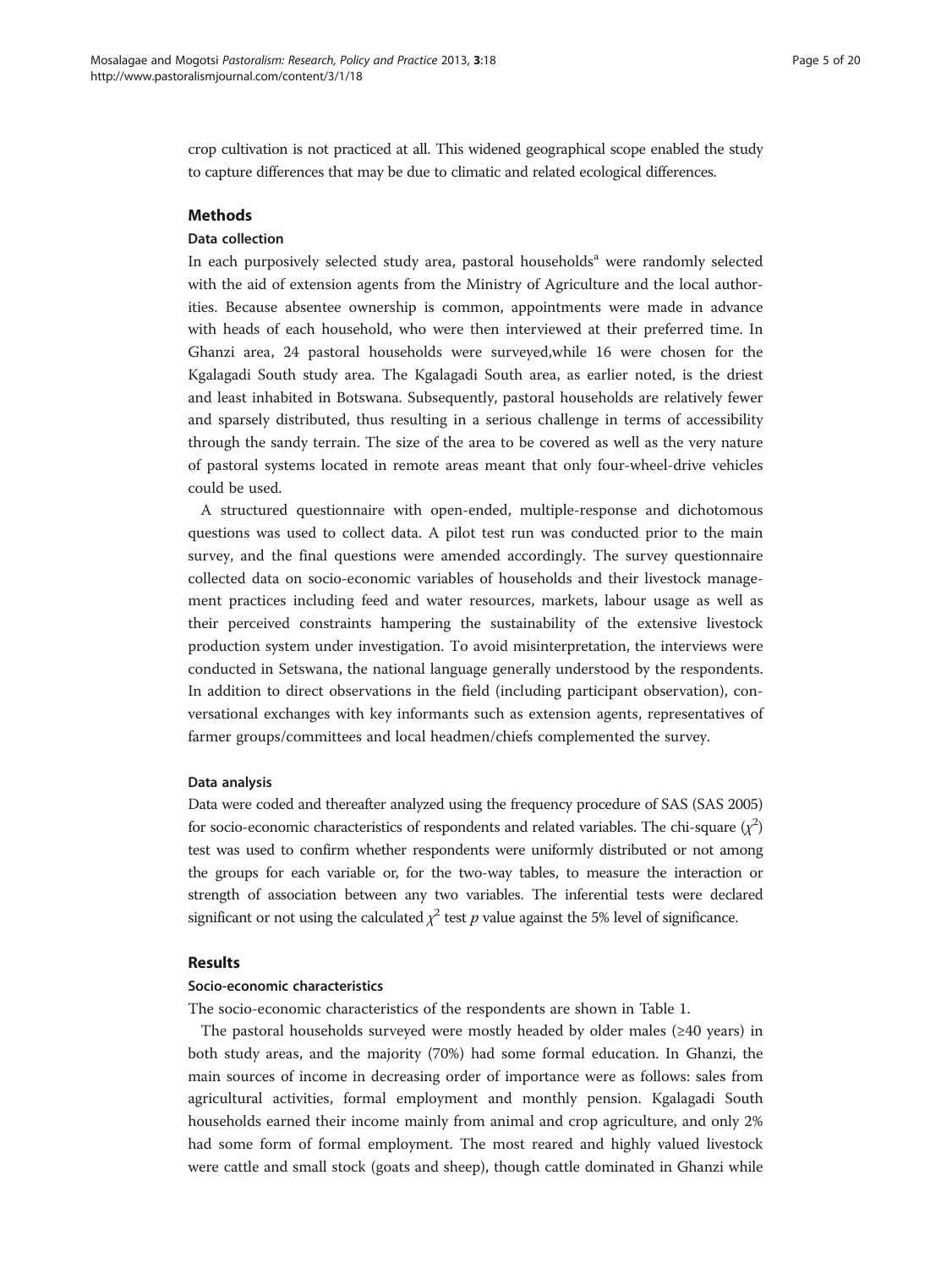| <b>Variables</b>            | Study area |                     |           |  |  |
|-----------------------------|------------|---------------------|-----------|--|--|
|                             | Ghanzi (%) | Kgalagadi South (%) | Total (%) |  |  |
| Gender <sup>a</sup>         |            |                     |           |  |  |
| (i) Male                    | 19 (48)    | 15 (38)             | 34 (85)   |  |  |
| (ii) Female                 | 5(13)      | 1(3)                | 6(15)     |  |  |
| Age group <sup>a</sup>      |            |                     |           |  |  |
| $(i)$ 21 to 39 years        | 4(10)      | 2(5)                | 6(15)     |  |  |
| (ii) 40 to 65 years         | 19 (48)    | 8(20)               | 27(63)    |  |  |
| $(iii) >65$ years           | 1(3)       | 6(15)               | 7(18)     |  |  |
| Educationlevel <sup>a</sup> |            |                     |           |  |  |
| (i) Illiterate              | 7(18)      | 5(13)               | 12(30)    |  |  |
| (ii) Formal education       | 17(43)     | 11(28)              | 28 (70)   |  |  |
| Main source of income       |            |                     |           |  |  |
| (i) Employed in agriculture | 13(33)     | 14(35)              | 27(68)    |  |  |
| (ii) Formal employment      | 7(18)      | 2(2)                | 9(23)     |  |  |
| (iii) Pension               | 4(10)      | 0(0)                | 4(10)     |  |  |
| Livestock ownership         |            |                     |           |  |  |
| (i) Cattle                  | 24 (65)    | 13(35)              | 37 (100)  |  |  |
| (ii) Goats                  | 16(52)     | 15 (48)             | 31 (100)  |  |  |
| (iii) Sheep                 | 5(31)      | 11(69)              | 16 (100)  |  |  |
| (iv) Equine                 | 19 (54)    | 16(46)              | 35 (100)  |  |  |
| (v) Chickens                | 19 (95)    | 1(5)                | 20 (100)  |  |  |

<span id="page-5-0"></span>

| Table 1 The socio-economic characteristics of pastoral households in the study areas |  |  |  |
|--------------------------------------------------------------------------------------|--|--|--|
|--------------------------------------------------------------------------------------|--|--|--|

<sup>a</sup>Head of household.

more households kept small stock in Kgalagadi South area. Equines, mostly horses and donkeys, were also reared in relatively high numbers, commonly used as transport when traversing the extensive deep sand and predator-filled Kalahari terrain.

#### Livestock management practices

The main livestock management practices undertaken by pastoral households in the study areas are shown in Table [2.](#page-6-0)

The Kalahari desert is characterized by the absence of surface water for most periods of the year. Thus, in this study, most pastoral households relied on underground water through sinking of boreholes. Syndicate boreholes were used more (68%) in both study areas, where a group of pastoral households shared the same water point. Syndicates are organizations in which a group of people come together for the common purpose of owning and operating a borehole (Hitchcock [1978\)](#page-18-0), and members contribute equally towards the cost of drilling, daily running and maintenance of the borehole. The distances from the homesteads to livestock watering points varied among households. In Ghanzi, 71% of households indicated that their main source of drinking water for livestock was within a distance of 1km, while 29% had to travel for more than 1 km to livestock water points. A similar trend was observed in Kgalagadi South, where 75% and 25% of households had to cover distances of less than 1 km and greater than 1 km, respectively, to reach livestock water points.

The livestock were housed under improved structures (93%), which were mostly built using treated poles and fence, while some even had feed and water troughs as well as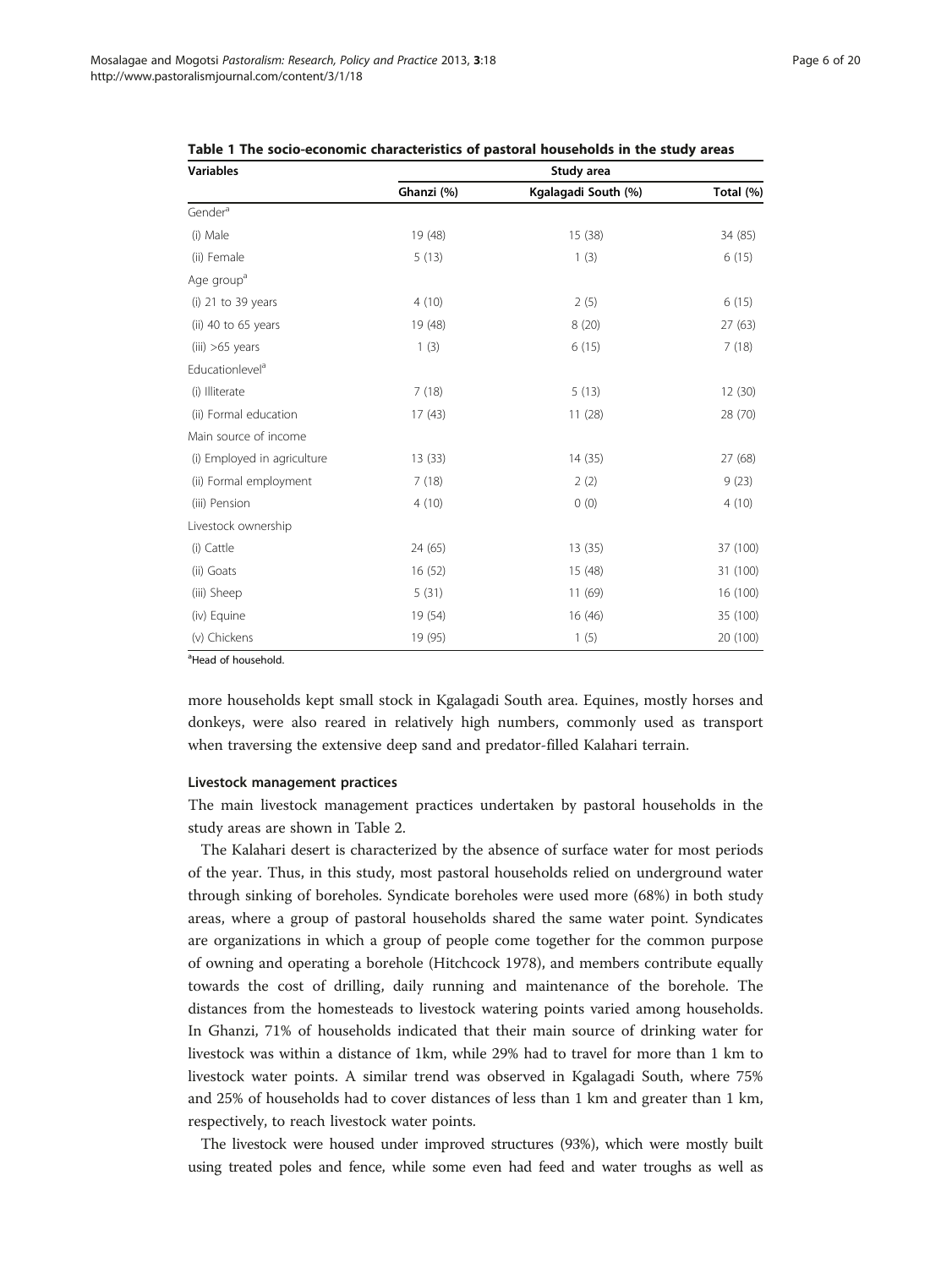| <b>Variables</b>                      | Study area |                     |           |  |  |
|---------------------------------------|------------|---------------------|-----------|--|--|
|                                       | Ghanzi (%) | Kgalagadi South (%) | Total (%) |  |  |
| Source of livestock drinking water    |            |                     |           |  |  |
| (i) Own borehole                      | 6(15)      | 7(18)               | 13(33)    |  |  |
| (ii) Syndicate borehole               | 18 (45)    | 9(23)               | 27 (68)   |  |  |
| Gender of labour                      |            |                     |           |  |  |
| (i) Males                             | 11(28)     | 15(38)              | 26(65)    |  |  |
| (ii) Females                          | 2(5)       | 0(0)                | 2(5)      |  |  |
| (iii) Males and females               | 11(28)     | 1(3)                | 12 (30)   |  |  |
| Reliability of labour                 |            |                     |           |  |  |
| (i) Very reliable                     | 16(40)     | 3(8)                | 19 (48)   |  |  |
| (ii) Reliable                         | 5(13)      | 7(18)               | 12 (30)   |  |  |
| (iii) Not reliable                    | 3(8)       | 5(13)               | 8(20)     |  |  |
| (iv) Do not know                      | 0(0)       | 1(3)                | 1(3)      |  |  |
| Type of livestock housing             |            |                     |           |  |  |
| (i) Bush enclosures (kraals)          | 1(3)       | 2(5)                | 3(8)      |  |  |
| (ii) Improved shelter                 | 23(55)     | 14 (35)             | 37 (93)   |  |  |
| Mineral supplementation of livestock? |            |                     |           |  |  |
| (i) Yes                               | 22 (55)    | 15(38)              | 37 (93)   |  |  |
| (ii) No                               | 2(5)       | 1(3)                | 3(8)      |  |  |

<span id="page-6-0"></span>

| Table 2 Some livestock management practices undertaken in the study areas |  |  |  |  |  |
|---------------------------------------------------------------------------|--|--|--|--|--|
|---------------------------------------------------------------------------|--|--|--|--|--|

shaded areas from corrugated iron sheets. The remainder of the households built simple bush enclosures using branches of the thorny Acacia tree species. The animals were housed in one group, except where young calves were separated from the rest of the herd overnight to allow hand milking of lactating cows in the morning for household consumption. Pregnant cows, lactating cows and calves grazed closer to the homesteads as they require water more often than other types of livestock and also for safety from marauding predators.

In contrast to most traditional extensive pastoral systems (Coppock and Sovani [1999](#page-17-0); FAO [2001;](#page-18-0) ESAP [2003](#page-18-0)), there was notable mineral supplementation of livestock undertaken in both study areas even though the natural rangeland still provided the bulk of the livestock feed. Apart from the popularly used coarse salt (88%) and dicalcium phosphate (63%), other supplements included beef finisher meal (30%), bull ration (15%), drought pellets (13%) and assorted minor supplements of sorghum bran/molasses/mineral blocks (40%). The use of these supplements, however, was mostly done on an ad hoc basis, and it was more pronounced during the dry season.

The gender of workers in surveyed pastoral systems was highly skewed towards males (65%). Labour is particularly essential for herding and in filling troughs with drinking water for cattle. Herding varies with seasons and may cover distances of up to 20 km daily. In addition, other duties include everyday livestock handling activities such as milking, branding, dehorning, castration, hoof trimming and occasional maintenance of borehole and livestock housing structures. In essence, labourers are expected to multitask and be flexible. Only a relatively small proportion (20%) of labourers was deemed as unreliable. While labourers can plan and execute daily chores on their own, the 'serious' decision-making powers are still exclusively retained by the livestock owner. These decisions include, among others, selling or killing of any livestock, granting approval for new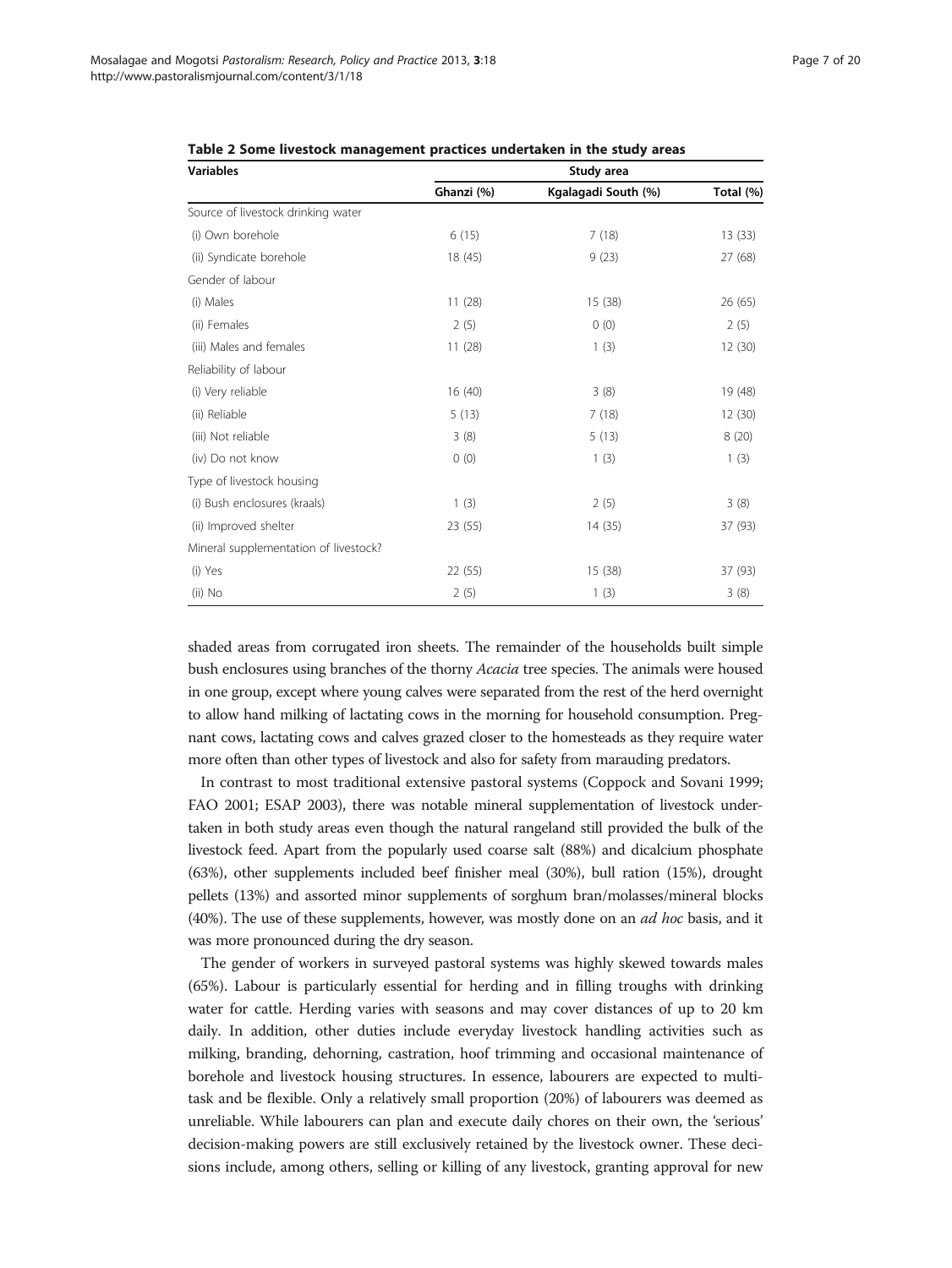incoming herds on the same grazing area, as well as when and where to move animals in times of extended drought periods.

## Production constraints

The challenges faced by pastoral communities in Ghanzi and Kgalagadi South are reflected in Figure 1.

In Ghanzi area, the most important challenges included loss of livestock due to predation (44%), drought (36%) and lack of fenced grazing areas (12%), while stray animals, stock theft and loss of livestock due to road accidents were all equally important (8% each). Kgalagadi South pastoral households experienced problems of drought and shortage of drinking water for livestock (38% each), followed by stock theft, limited grazing land, limited access to distant markets (19% each) and lack of fenced grazing areas (13%). As many as 23 constraints were encountered by pastoralists overall, but only 6 were common to both study areas. Though numerous, some of the mentioned challenges were complex and intricately linked. For example, lack of fenced grazing areas, uncontrolled breeding, stray animals and predation by carnivores are all functionally linked. Another example of associated challenges is overgrazing, poor range conditions, diseases and poisonous or injurious plants killing livestock. Only 8% and 13% of households did not mention any challenges in Ghanzi and Kgalagadi South, respectively.

## **Discussion**

#### Production constraints

Only the five most important constraints, as perceived by pastoral households, are further discussed next. Both areas experienced drought. In Ghanzi, other constraints included predation, drought, unfenced grazing areas, stray animals and loss of livestock to road accidents. Kgalagadi South pastoral households cited shortage of drinking water for livestock in addition to stock theft, limited grazing areas and limited access to distant markets.

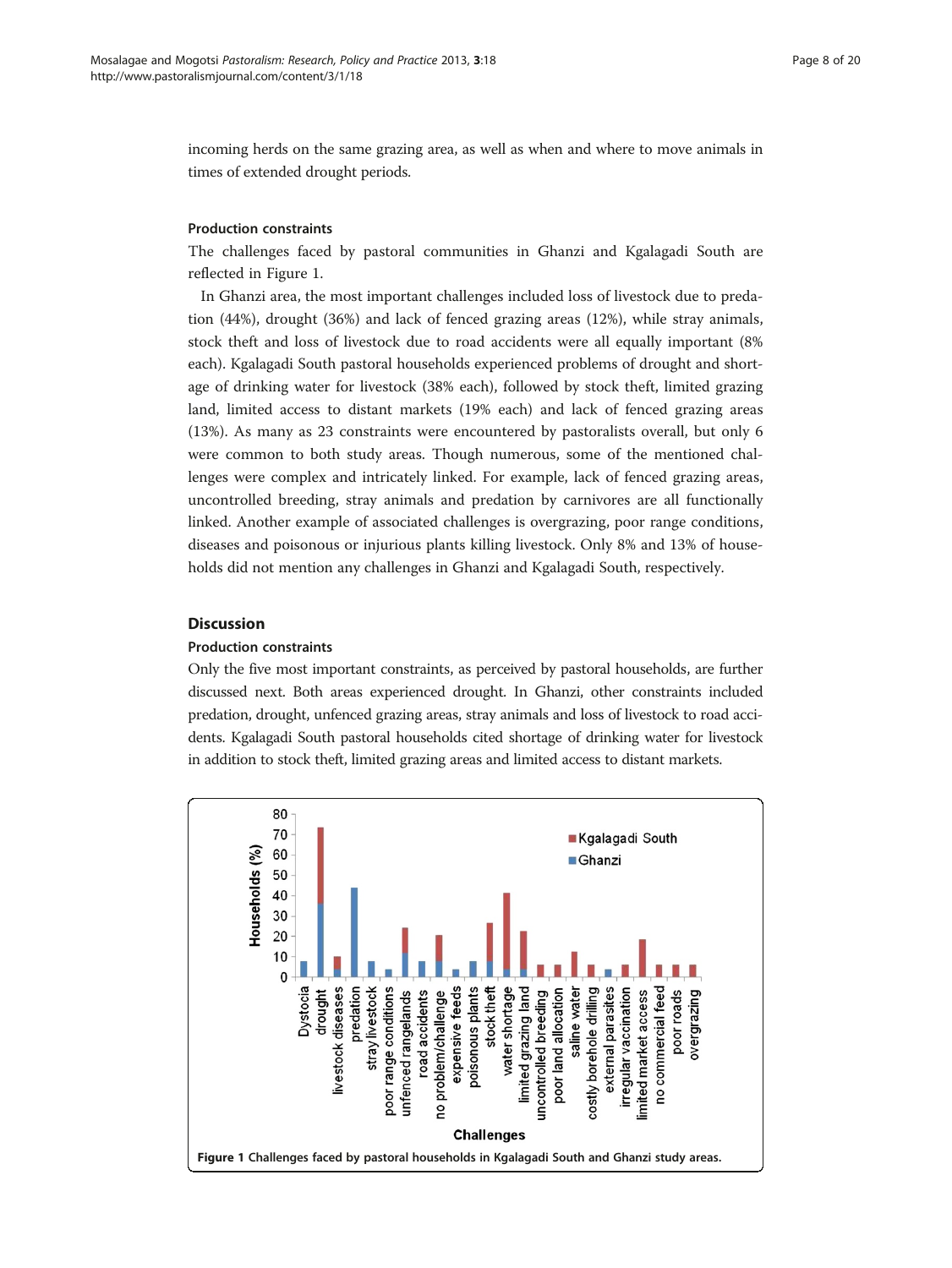#### Drought

Droughts are common phenomena in semi-arid environments such as the Kalahari desert ecosystem of Botswana (Sandford [1979;](#page-19-0) Holm and Morgan [1985](#page-18-0); Fako and Molamu [1995](#page-18-0); Mogotsi et al. [2011a](#page-18-0)). Four broad categories of drought are recognized. Meteorological drought is usually measured by significant departures from normal precipitation observed over some period of time. Agricultural drought occurs when there is limited soil moisture to support crops and natural vegetation and results in less forage production than expected. Hydrological drought refers to deficiencies in surface and sub-surface water supplies to support established uses. Socio-economic drought is recognized when physical water shortage tangibly affects people in terms of their behaviour and options (Wilhite and Glantz [1985;](#page-19-0) IFAS [1998](#page-18-0); Thurow and Taylor [1999\)](#page-19-0). Whichever perspective one chooses to look at drought, the underlying cause is inadequate amount of moisture around which systems have stabilized.

Pastoral communities in rural Botswana have historically been and continue to be exposed to drought hazards (Holm and Morgan [1985;](#page-18-0) Mogotsi et al. [2011a](#page-18-0)). Expectedly, the two study areas of Ghanzi and Kgalagadi South both cited drought occurrence, irrespective of frequency and intensity, as a challenge. While other livelihood strategies like crop farming in higher rainfall areas view drought as a once-off temporary disruption, extensive pastoral systems are themselves inherently adapted to inevitable drought risks. This is achieved, in part, through risk-spreading and flexibility (Omosa [2005](#page-19-0)) such as livestock herd diversity and accumulation of large stock numbers so as to ensure long-term survival following drought losses (Barrow et al. [2007\)](#page-17-0). In Botswana, past studies have estimated the minimum threshold number of animals in a herd to be no less than 40 (Carl Bro International [1982;](#page-17-0) CAR [2006](#page-17-0)) to start a self-sustaining subsistence cattle post. The complex role drought plays in such subsistence-based livelihoods in Botswana has been comprehensively elaborated (Mogotsi et al. [2013](#page-19-0)). A typical pattern usually emerges - inadequate rainfall amounts result in low natural pasture production on which livestock depend. Thus, areas in the proximity of livestock water points are overutilized and rapidly deteriorate, forcing animals to move further and further away in search of better grazing areas. The increased distance between better grazing areas and drinking water points ultimately takes its toll on livestock through loss of weight, decreased calving rates and, in extended drought periods, death of animals. The increased exposure to frequent drought episodes has the potential to erode resilience of pastoral systems and render them vulnerable (FAO [2009;](#page-18-0) Mogotsi et al. [2012](#page-18-0)).

#### Livestock predation

The communal grazing area around Ghanzi borders other contrasting land use systems, mainly private freehold and leased ranches, WMAs and the Central Kalahari Game Reserve. With such close proximity to each other, the area experiences human-wildlife conflict. There is inevitable loss of livestock to predation by carnivores such as lions (Panthera leo), wild dogs (Lycaon pictus), brown hyenas (Parahyaena brunnea), spotted hyenas (Crocuta crocuta) and cheetahs (Acinonyx jubatus). The livestock-carnivore conflict is undoubtedly an emotive issue. Tourism generates significant revenue for Botswana's economy and is second only to the mining sector. Furthermore, wildlife tourism is seen as a viable diversification option away from the predominantly diamond mining-dependent economy. On the other hand, livestock are the backbone of subsistence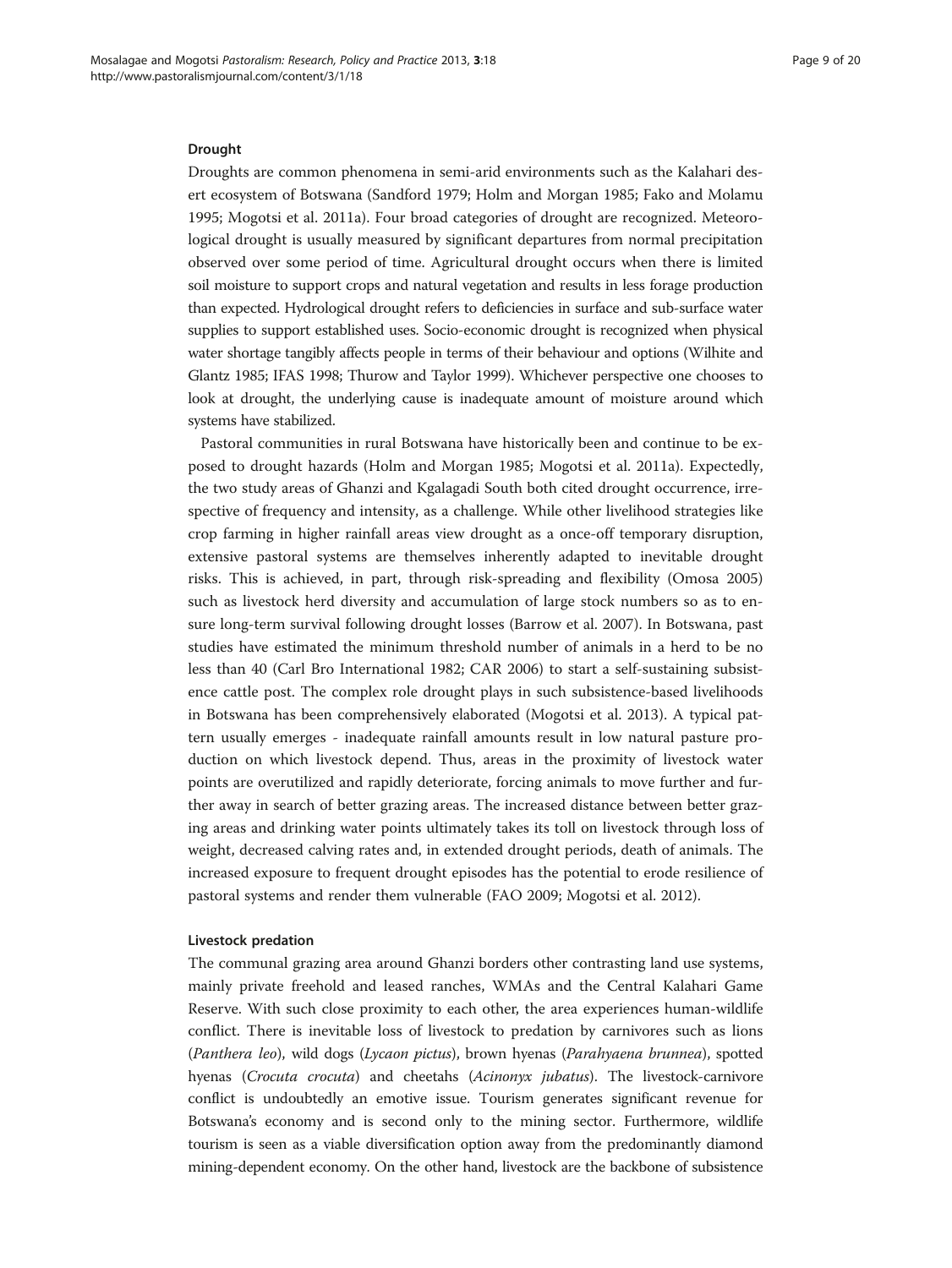pastoral livelihoods, and thus, losses, particularly from carnivore predation, are rarely tolerated or accepted (GoB [2005\)](#page-18-0). To a small-scale farmer, loss of even one animal can translate into significant economic and social costs, while outsiders may view this simply on numerical terms and classify it as insignificant. All livestock are affected by predation, though calves, goats and sheep are particularly vulnerable and thus targeted. Also, it emerged that pastoral households whose animals are not protected at night by enclosures/kraals or those with kraals that are not predator-proof suffer the most losses. If kraals are not properly constructed or maintained, predators can find an opening in the perimeter lining, or dig under the kraal and gain access, or simply climb/leap over. Hyenas were the predators singled out for causing the most livestock losses, and households showed greater animosity towards them. On some occasions, animals are targeted during daylight if no herding is done due to lack of reliable labour or if no guard dogs are used.

As part of a strategy to reduce and manage the conflict between humans and predators, the government through the Department of Wildlife and National Parks provides financial compensation to farmers who lose livestock to specified predators (GoB [2009b](#page-18-0)), even though amounts paid are generally deemed unsatisfactory (Kgathi et al. [2012](#page-18-0)). This discontent should be rectified accordingly since it is the individual pastoralists who are asked to sacrifice and compromise their livelihoods for the greater good of the nation and those who benefit directly from tourism. The adoption of such concepts as CBNRM acknowledges this point and strives to meet the needs of rural communities through sustainable economic exploitation of wildlife while achieving the country's resource conservation objectives. Niamir-Fuller et al. ([2012\)](#page-19-0) further assert that integration of wildlife management and livestock can offer multiple and complementary income sources, provided that stronger governance and regulatory co-management are in place.

#### Inadequate drinking water for livestock

Pastoral livelihoods are climate dependent, driven particularly by rainfall in the semiarid regions of Africa, the Near East, the New World and Australia (FAO [2001](#page-18-0)). In Botswana, the mean annual rainfall total ranges from less than 250 mm with a coefficient of variability of 45% in the extreme south-west part of the country to over 600 mm with a coefficient of variability of 25% in the extreme northeast (Bhalotra [1987](#page-17-0)). The low, erratic rainfall and associated excessive evaporation rates make water a limiting factor for pastoral communities of Ghanzi and Kgalagadi South. The area is subsequently devoid of large surface water bodies, save for the temporary water following summer rains in numerous pans dotted across the landscape. It is this patchiness of resources that has necessitated the opportunistic management that has kept the fragile and dynamic Kalahari ecosystem delicately balanced. Though underground water is accessible since the advent of borehole technology, there is still the added challenge of poor-quality water (high salinity) in some places (Hitchcock [1978;](#page-18-0) Mogotsi et al. [2011a\)](#page-18-0). There is also the associated risk of hitting blanks, as well as debates on whether there is enough recharge to compensate for increased extraction of water in the Kalahari (Kgathi [1999;](#page-18-0) deVries et al. [2000](#page-17-0); duPlessis and Rowntree [2003](#page-18-0)). The often prohibitive costs of drilling are beyond most individual pastoral households (CAR [2005](#page-17-0)), unless subsidized by the government (GoB [2002](#page-18-0)). Thus, as also revealed in this study, syndicates or farmer groups jointly own and manage boreholes or an individual borehole owner (with exclusive water rights) permits other users access to water.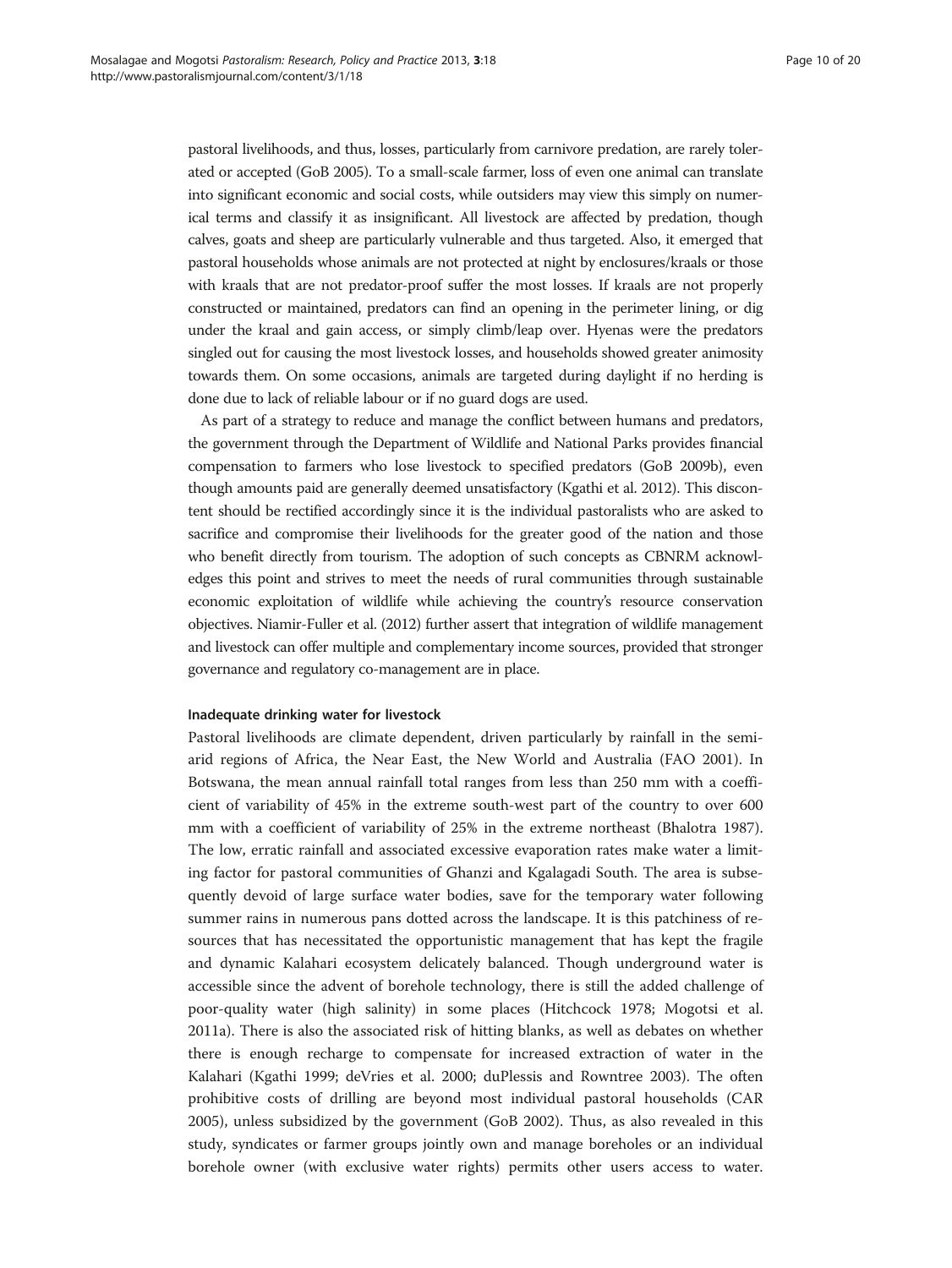According to Nori et al. ([2005](#page-19-0)), accessing resources and services of neighbours is a vital element for pastoralists, and therefore, the resource tenure system needs to be flexible enough to accommodate negotiations and arrangements among different groups and levels, depending on needs and on resources availability. Reciprocity is a valuable principle in such circumstances and represents some form of social capital.

## Limited grazing land

Some Kgalagadi South pastoralists decried the inadequate grazing land for their livestock. Arid and semi-arid environments are climatically unpredictable, characterized by low net primary productivity and high resource variability. To counter this uncertainty, some form of pastoral mobility is essential to ensure that livestock have continuous access to adequate quality feed supplies and thus sustain the production system (Thomas et al. [2000](#page-19-0)). However, based on earlier assumptions that extensive communal pastoral systems were inefficient and irrational (Hardin [1968](#page-18-0)), vast tracts of supposedly *unused*/ empty land were expropriated and sedentarization was encouraged through modern fenced ranching systems. On the contrary, the unused/empty spaces were already inhabited by transhumant rural communities (Hitchcock [1978\)](#page-18-0). As earlier noted, under the Tribal Grazing Land Policy of 1975, part of the communal land was demarcated into privately-owned ranches under 50-year leases, in a bid to combat perceived range degradation. The failures of TGLP are well documented (White [1993;](#page-19-0) Frimpong [1995](#page-18-0)) as sedentarization conflicts with migration as a strategy for coping with environmental variability and stress (Twyman [2001\)](#page-19-0), including droughts.

Other competing economic activities like wildlife conservation and increasing number of human settlements in close proximity to communal grazing areas also require land. These activities, together with the weakening of traditional rangeland resource management systems, have stretched pastoral livelihoods in arid regions of Kgalagadi South, as they no longer have control over the shrinking land resource. Omosa ([2005](#page-19-0)) argues that adequate resource access determines the sustainability of pastoralism, and by the same extension, it can be argued that pastoral households would have to somehow adapt or face destitution.

## Loss of livestock to road accidents

Ghanzi pastoral households experienced direct loss of livestock due to animal deaths or serious injuries caused by collisions with automobiles, especially along the recently constructed Trans Kalahari Highway cutting across southern Botswana and linking up the country with neighbouring South Africa to the south and Namibia in the west. While other main tarred roads (for example, the eastern A1 highway connecting the cities of Gaborone and Francistown) across the country are fenced to enhance road safety, the Trans Kalahari Highway is not, for fear of wildlife habitat fragmentation and disruption of migration and movement corridors. This situation in turn has contributed to an increased number of accidents involving vehicle collisions with domestic animals from the nearby cattle posts. According to ADBG ([2011](#page-17-0)), data from the Ministry of Works, Transport and Communication reveal that there has been an increase in road accidents of approximately 64% along this Highway. The reasons for the increased road accidents are attributed to negligence, animals and mechanical deficiencies (ADBG [2011](#page-17-0)). During extended dry seasons and droughts, some animals may be drawn to the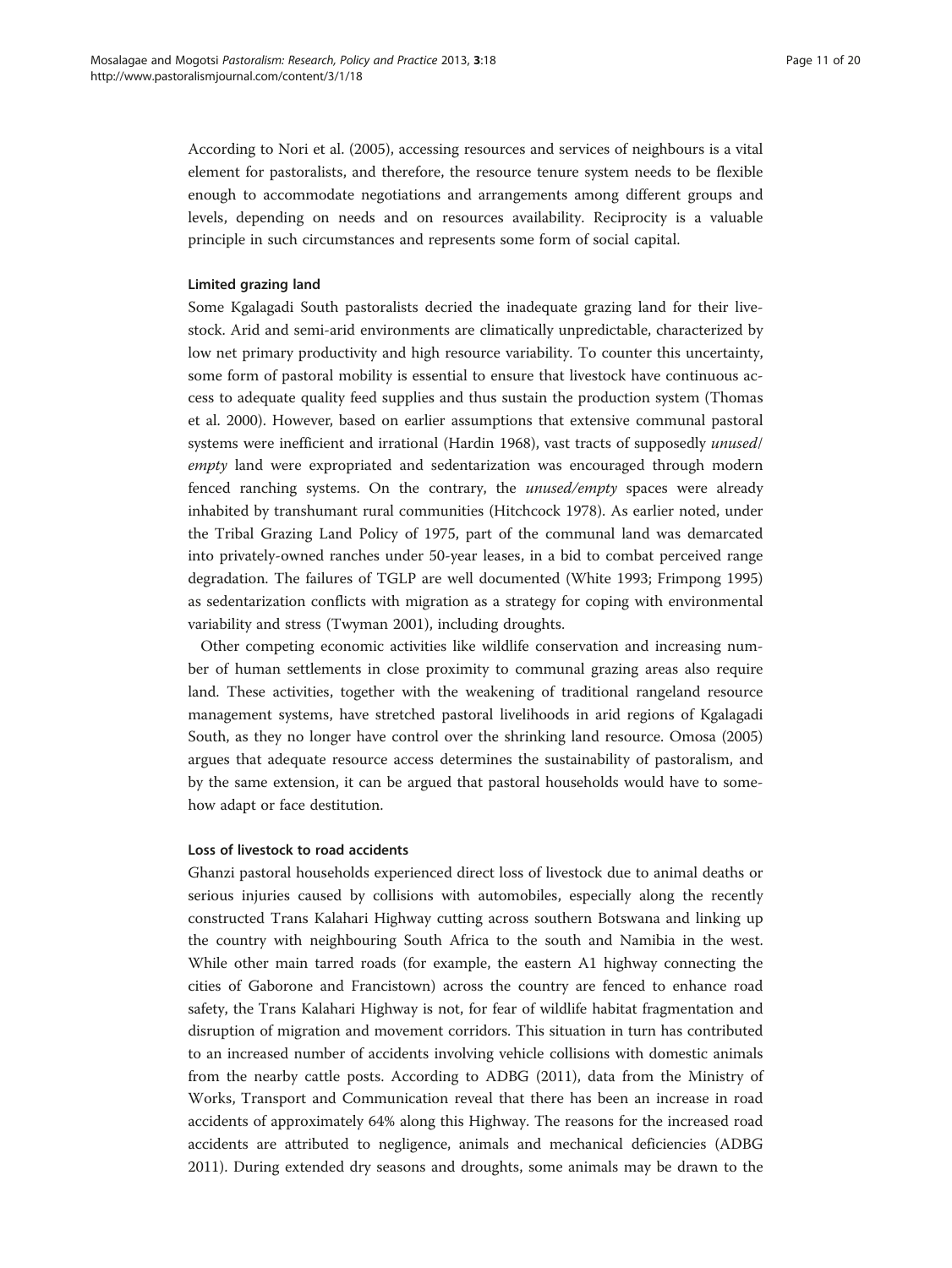remnants of vegetation along the road reserves or lush green grass at the onset of the rainy season while some, especially donkeys and cattle, may sleep on the tarmac road presumably for warmth during winter nights. Furthermore, because of policy changes (for instance, Motor Vehicle Accident Fund and Road Traffic Act), owners may hesitate to claim livestock involved in road accidents as they are likely to be penalized for letting animals wander about and thus causing human injuries/deaths and/or damage to property. It is ironic that while physical infrastructure, particularly road networks, are meant to support other economic sectors including agriculture and tourism, it is the very same roads that are fragmenting habitats and literally killing domestic and wild animals.

#### Stray animals

Stray animals were also a challenge to pastoral households in Ghanzi. This was attributed mainly to negligence on the part of herders, who ignore their responsibilities especially after receiving their monthly wages, then 'disappear' and only return after depleting their cash reserves. Absentee owners, often referred to as 'remote control' farmers, were also blamed for animals going astray as they spend most of their time in villages/towns under formal off-farm employment and rarely check on their livestock or the welfare of the herders. In the past, family labour was utilized in pastoral systems - a scenario which has changed as school-going children are no longer available to help out, as well as competition from other emerging sectors like construction for the limited labour pool. Moreover, the latter is now even more protected by the country's labour laws, something perceived in some quarters as a foreign concept which has prompted reluctant adjustments from some livestock owners.

Labourers were traditionally treated as part of the family; even though not adequately remunerated in cash, they were also paid in kind through free accommodation, food and other basic necessities enjoyed by the rest of the household members. In some cases, in return for their labour, herders could be given a few animals to progressively build their own herds. Already, as observed in the current study areas, there is general apathy towards menial jobs like livestock herding, especially among Batswana (citizenry of Botswana) youth. The continued availability of reliable labour is even more critical as pastoral households consist mostly of elderly people, who, even if willing, do no longer have the energy to personally look after their livestock. The ultimate fate of stray animals is governed by the Matimela Act (1969), which provides for the collection of stray livestock in Botswana's districts and the subsequent disposal of animals if unclaimed by the rightful owners after a stipulated period.

#### Livestock theft

A related challenge experienced in both study areas is livestock theft, which was, however, more pronounced in Kgalagadi South rangelands. Livestock theft has been on the increase in Botswana (GoB [2011\)](#page-18-0), mainly involving cattle, goats and donkeys. This crime is more prevalent in areas situated along the borders, like Kgalagadi South in proximity to South Africa and the periphery of cities and towns as in the case of Ghanzi. The latter area provides the market demand for livestock products, as is usual in most settlements with higher human populations. In the case of Kgalagadi South, it is mostly the dilapidated sections of fences along the border with South Africa that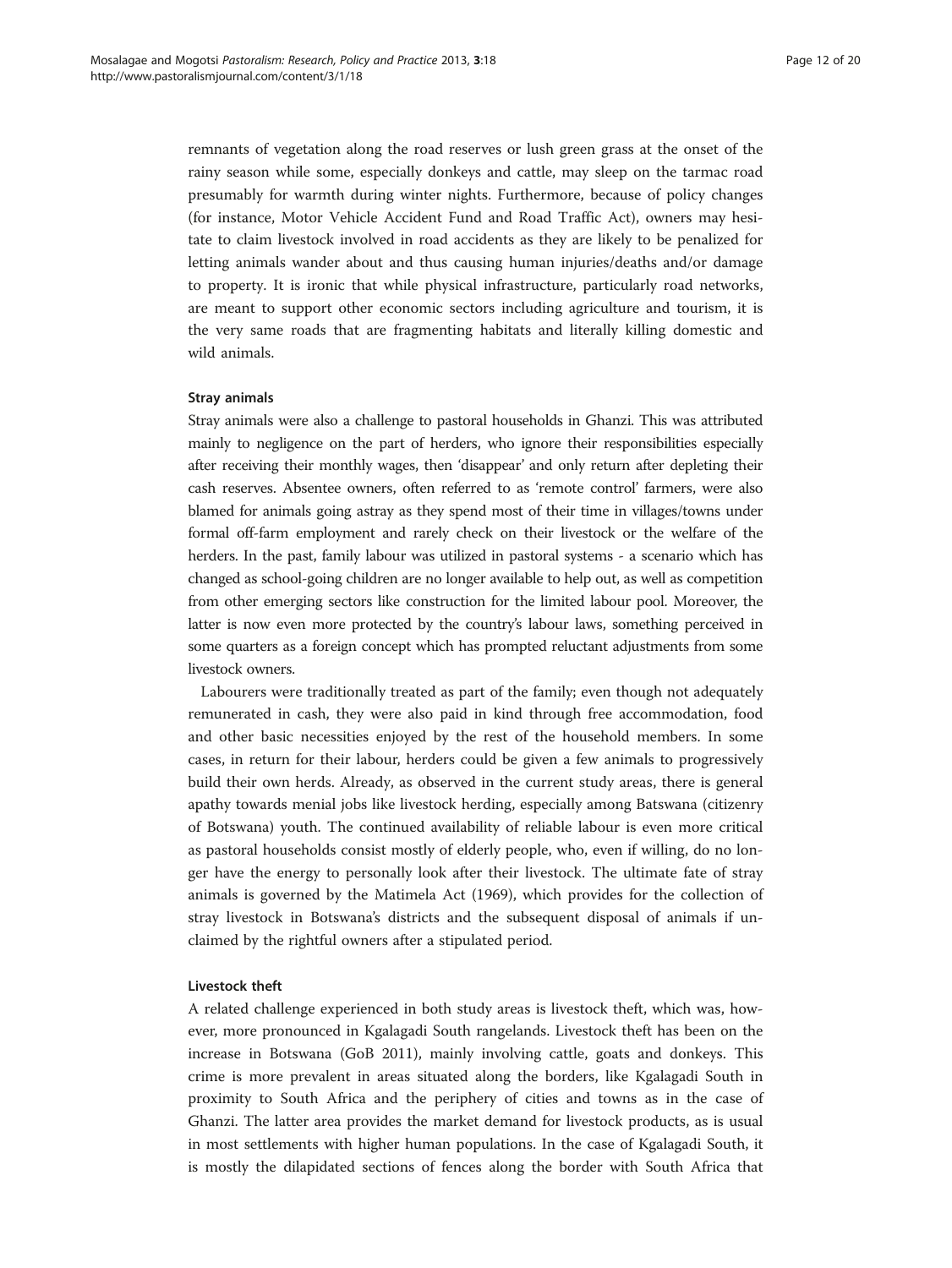were pointed out as facilitating cross-border stock theft. In Botswana, theft of livestock can occur in several ways (GoB [2011\)](#page-18-0), which include (1) killing lactating cows and stealing pre-weaned and unbranded calves, which are raised then later unlawfully branded and earmarked with the new owners' particulars, (2) unlawful branding of stray livestock which have joined part of the resident herd, (3) slaughtering for immediate consumption, usually individual offenders and (4) slaughtering stock usually by organized criminal syndicates to sell to unsuspecting or conniving butchery owners and bypassing the legal process of inspection of animals before slaughter at Council abattoirs as envisaged in the Livestock and Meat Industries Act (1962).

Because of the socio-economic importance of livestock in the country, the sector is arguably one of the most protected (Jefferis [2005\)](#page-18-0) as all international trade in beef and cattle is prohibited as outlined in the Control of Livestock Industry Act (1968), except when routed through the Botswana Meat Commission (BMC). Traditionally, Batswana pastoral households used a wealth of knowledge acquired and refined over time to identify their animals by the use of marking techniques such as hot iron branding or ear marks and skin colour. While these are useful in identifying the owner of the animal(s), the system cannot adequately identify individual animals and hence the introduction of other techniques like ear tag numbers and lately the use of digital reticular bolus identification technology implemented under the Livestock Identification and Trace-back System. The latter is mostly compliance to regulatory requirements by Botswana's 'lucrative' European Union (EU) beef export market, which emphasizes stringent international standards for food quality and safety as well as disease control. The use of the bolus for curbing livestock theft was therefore an offshoot or by-product of the EU beef traceability requirement and is restricted only to cattle. The reticular bolus, however, was to be replaced with an electronic ear tag coupled with an analogue ear tag as an identification device effective the year 2013. Some farmers ingeniously use plastic ear tags to write down their contact details, usually mobile phone numbers, so that any of their lost animals which have been rounded up may be traced back to them through a simple phone call. All the preceding measures coupled with enforcement of the Stock Theft Act (1996) and other pertinent legislation have greatly eliminated commercialization of cattle raiding/rustling in Botswana, in contrast to other regions of Africa (Hendrickson et al. [1996](#page-18-0); Kaimba et al. [2011](#page-18-0)), where the practice is widespread, sophisticated, more violent and destructive (Mkutu [2010;](#page-18-0) Schilling et al. [2012\)](#page-19-0).

## Unfenced grazing areas

Unfenced grazing areas were cited as a challenge. At first, one can erroneously conclude that fencing of the commons is what pastoral communities are pining for, despite advice to the contrary (Behnke et al. [1993;](#page-17-0) Scoones [1995](#page-19-0)). But on closer scrutiny, the preceding challenges of livestock predation, stray animals and deaths of animals following collisions on highways and so on have part of their root causes in encroachment of pastoral rangelands by other, often competing, land users. The increased pressure on pastoral resources from other stakeholders can be alleviated, in the pastoralists' view, not only by virtual designation or zoning of land but also by physical barriers (i.e. fences) to secure their grazing areas from other users. This is perhaps a desperate response to the continued increase in external pressures on pastoral communities and thus the associated fear of their livelihoods being compromised. This is in line with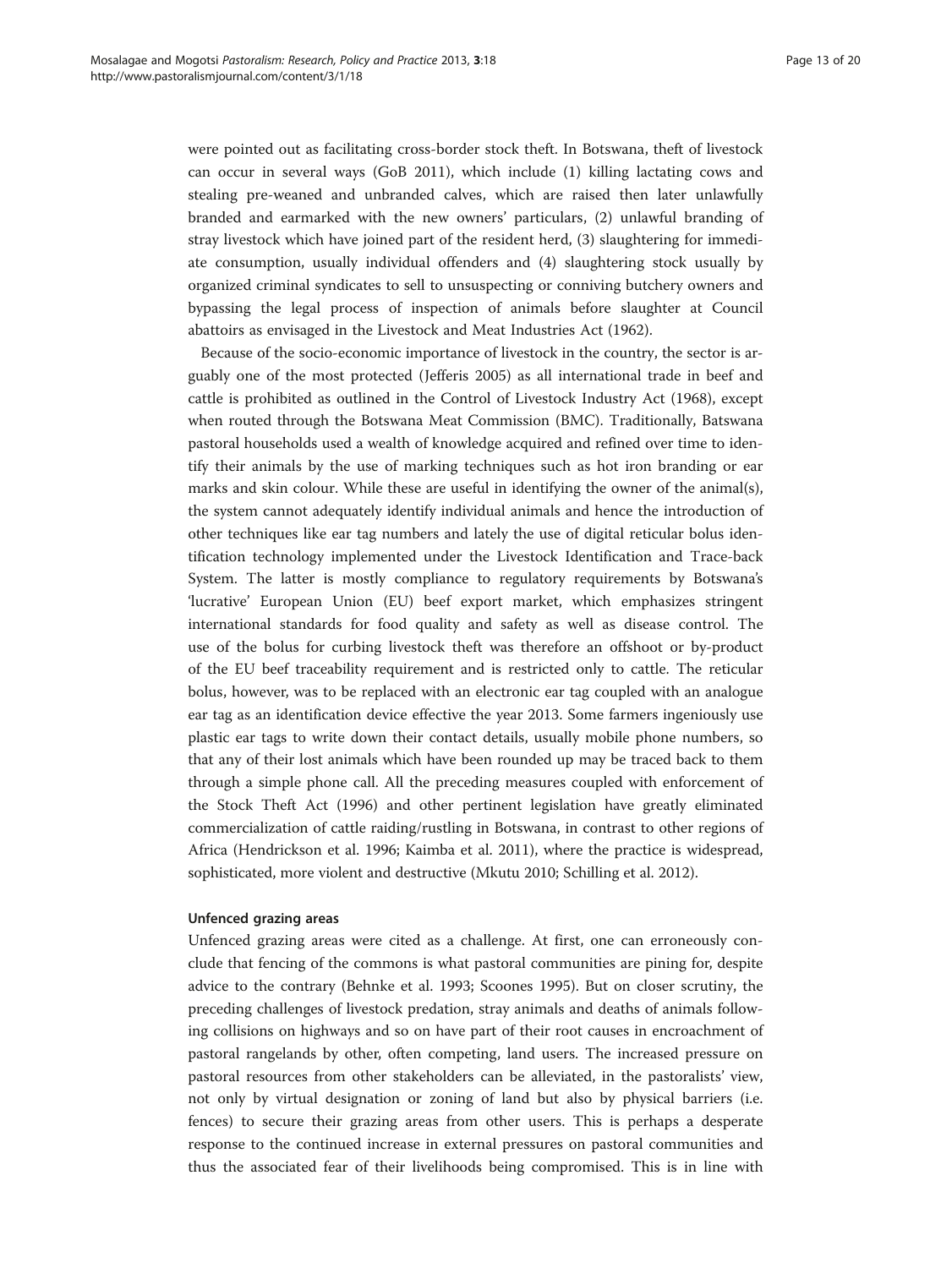observations made by Hartter et al. [\(2011\)](#page-18-0), who opined that the presence or absence of resources influences behaviour and management as land use strategies are altered or maintained based on perceptions of risk and resource availability. The land tenure insecurity thus prevails among some pastoral households. As rightly observed by Pica-Ciamarra et al. ([2010](#page-19-0)), 'it is not the system of land tenure that matters so much as the adequacy and security of tenure that allow for efficient and sustainable use of resources'. While there is provision for fencing of community grazing areas under the Agricultural Policy of 1991, implementation of the same is painstakingly slow.

## Restricted access to markets

In an increasingly cash-driven global economy, contemporary pastoralists are forced to adapt or risk vulnerability and marginalisation (Nori et al. [2005](#page-19-0)). The growing demand for livestock products like meat and milk due to population growth, urban migration and urban income growth (Delgado et al. [1999\)](#page-17-0) offers opportunities for pastoral communities in the so-called 'Livestock Revolution'. This is further supported by some governments, who often cite low livestock off-take rates and low average carcass weights in communal rangelands as evidence for room for improvement. And when markets continue to be 'underutilized' by pastoralists, then frustration sets in. The reasons for this 'underutilization' are well articulated by DFID [\(2011](#page-17-0)), among which are the poor fit between pastoralists' objectives in selling their livestock and the demands of the market, as well as long and risky marketing chains. Under traditional subsistence pastoral systems, livestock are commonly kept not to make money but rather to *save* money (Davies and Hatfield [2007](#page-17-0)). Furthermore, it is difficult to facilitate poverty alleviation and eradication when the pastoral communities themselves are economically isolated from large urban markets due to logistical and transport costs (Chadwick et al. [2008](#page-17-0)), as experienced by some households in Kgalagadi South. The BMC, which has the monopoly of all beef exports from Botswana, is located in Lobatse some 500 km from Tsabong in Kalagadi South, and thus, local butcheries are sometimes preferred even though they pay less or have little capacity to absorb high livestock sales. Kgosikoma ([2006](#page-18-0)) found a similar trend in the same study area especially during drought years. In a study in East Africa by McPeak [\(2001](#page-18-0)), higher market access by pastoralists was associated with higher sales rates, while some used markets for destocking during drought periods and restocking after droughts.

While also far (approximately 640 km) from BMC headquarters, the Ghanzi area did not experience as much hardships in accessing markets due to BMC's Direct Cattle Purchase Scheme which buys cattle directly from farmers and therefore reduces transport costs. Another added advantage is the Trans Kalahari Highway. According to ADBG [\(2011\)](#page-17-0), the profitability of transporting cattle from Ghanzi to Lobatse has increased significantly due to a reduction in cattle weight loss from 12% to 6% and bruising, as well as reduced travelling time. ADBG [\(2011\)](#page-17-0) further estimated losses from the trekking of cattle from Ghanzi to Lobatse to have amounted to BWP 4.8 million to 7.2 million<sup>b</sup> (US\$0.7 million to 1.0 million) per year before construction of the tarred road.

That notwithstanding, some farmers still decry the high costs of transporting animals to the BMC abattoir in Lobatse. And because, for various reasons, the BMC can close and shut down operations for certain periods during the year, farmers are stuck with livestock even if they want to sell. This scenario in turn also lowers prices of animals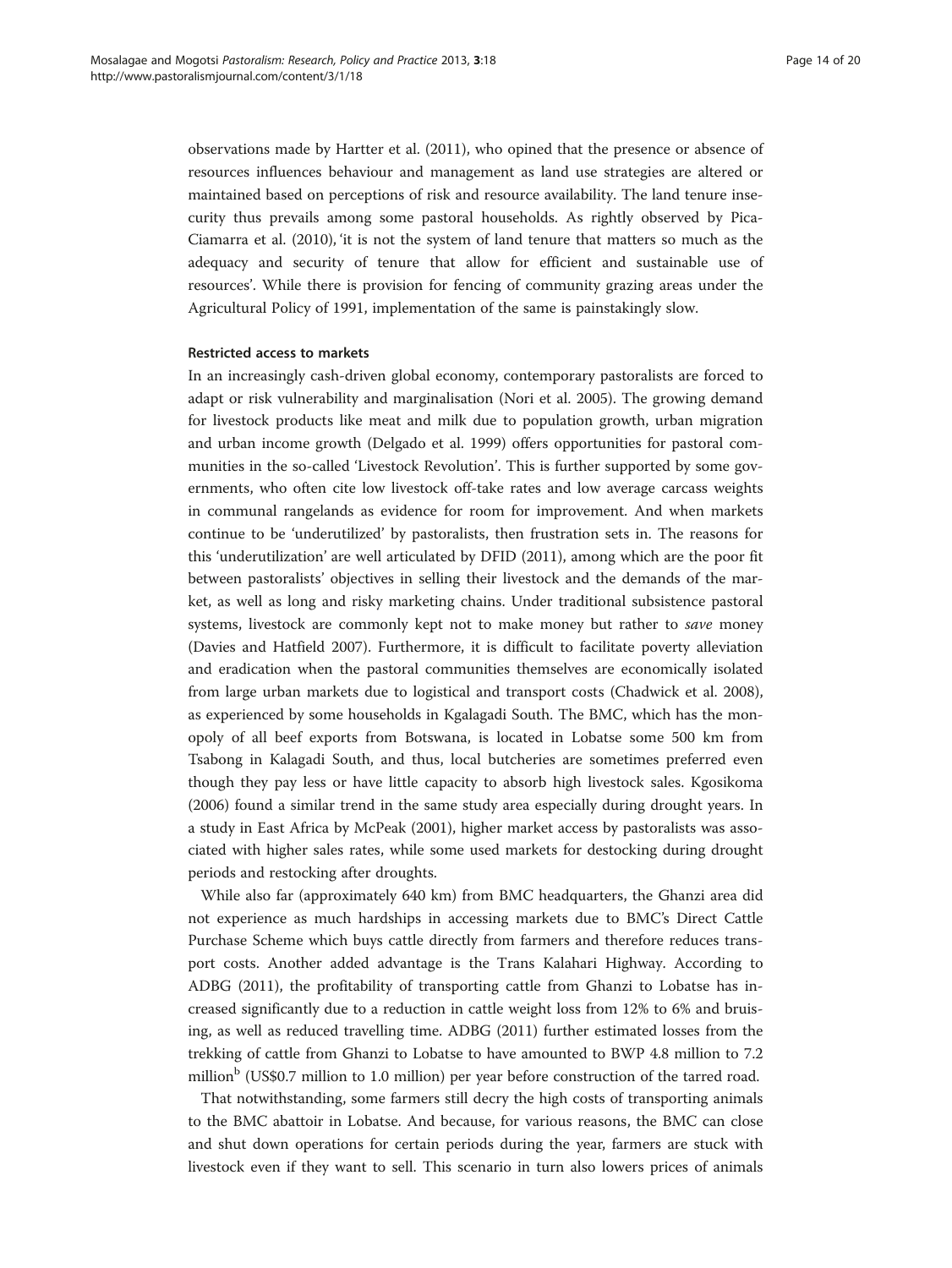due to limited selling outlets and thus translates into less profit for farmers. Other players ('speculators') also often come into the picture and buy young cattle cheaply, fatten them at feedlots and later sell them to the BMC and make higher returns. This usually affects and disadvantages pastoral households with smaller herds who have less bargaining power.

Sometimes the BMC abattoir can only absorb a fraction of cattle at a time, operating way below its full capacity. This quota limits the number of animals farmers can offload, and thus, it becomes even more costly to transport very few animals to Lobatse instead of a truck full of cattle to capitalize on economies of scale and maximize returns. Further compounding this problem for transport owners is the limited amount/absence of goods to carry back to pastoral areas after offloading cattle at the abattoir instead of trucks returning empty. This situation in turn hurts the BMC, as it becomes less efficient and in the process incurs high overhead costs per unit of throughput due to low supply of slaughter animals.

Improved access to markets also has other added benefits for pastoral households apart from livestock sales, such as ease of importing commercial livestock feed during extended periods of drought, securing livestock drugs and vaccines as well as borehole equipment and spares.

#### Complex system, no easy fix

In light of the preceding constraints, finding clear-cut mitigation measures is a daunting task in a complex ecological and socio-economic system. Nonetheless, an attempt at some policy considerations is made.

#### Communal pastoral system is here to stay

The communal pastoral system in Botswana needs to be acknowledged as a selfsustaining livelihood strategy in supposedly marginal land, complete with its own ecological, biological and social dynamics. Once this is recognized, then policies which continuously strive to 'rescue' and 'modernize' pastoral communities will be reconsidered. For example, current policy will push for some form of exclusion (fencing) when confronted with the preceding challenges in the study areas such as stray animals, livestock predation, stock theft, involvement of livestock in road accidents, livestock diseases and uncontrolled breeding. This strategy, however, will play right into the hands of proponents of fencing of the commons. Instead, policy should 'think beyond the fence' and lobby for the resuscitation of traditional natural resource management institutions at the local level, with more jurisdictions over land use. Also, to avoid the continued underestimation of the importance of livestock in national statistics, the capture of field data should also be modified to include non-monetary uses of livestock at the local level, such as animals used in paying bride price (bogadi) or goats slaughtered for home consumption or social events.

#### Improve land tenure security

Further complicating the current policy drive is that Batswana rural communities (and still some urbanites) are entrenched in livestock farming, so there simply is not enough land to be demarcated into viable ranches for everyone, not now and certainly not in future. Communal pastoral land is further shrinking through demarcation for private livestock and wildlife ranching, crop farming, human settlements and other uses. As it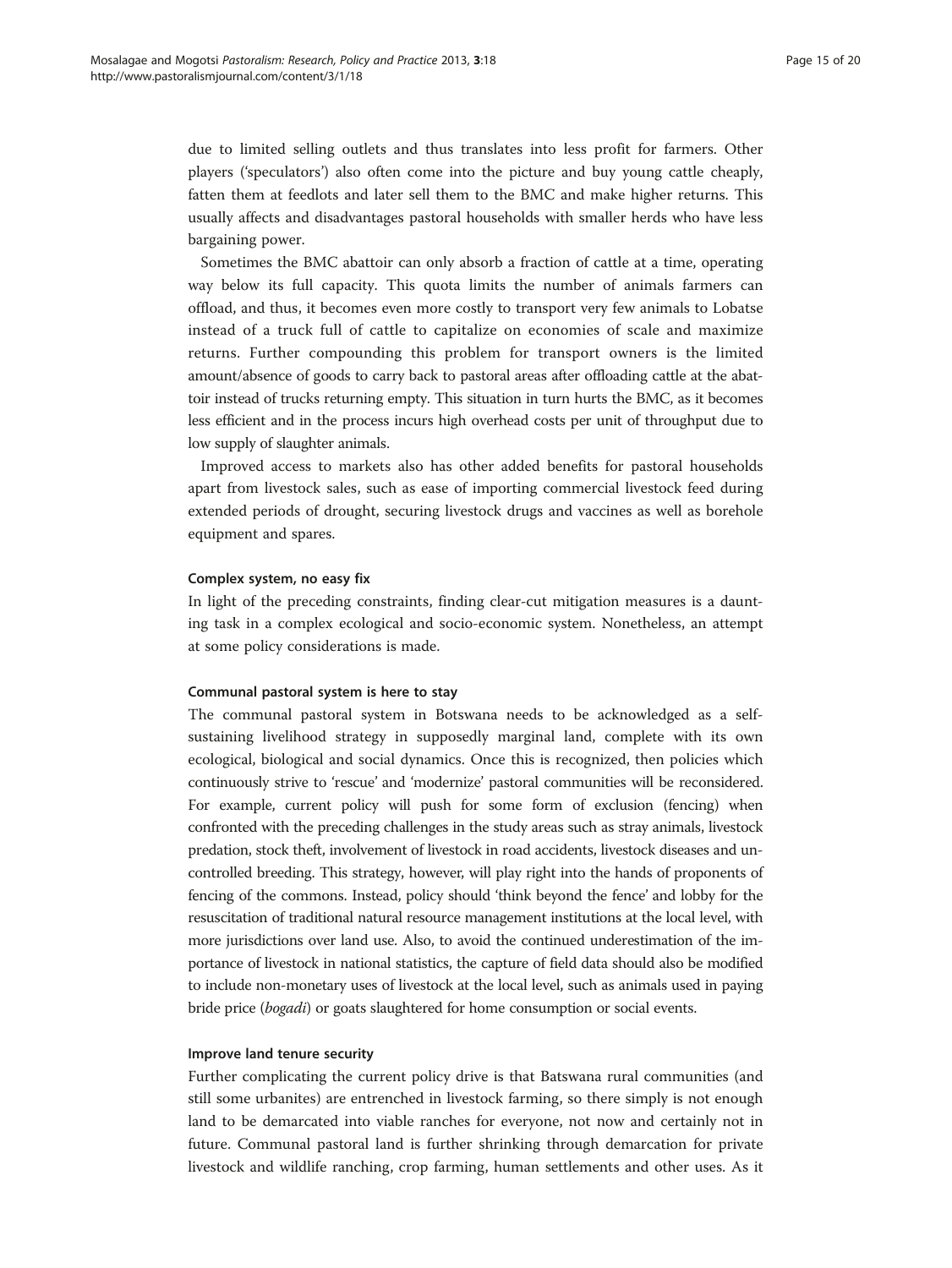is now, the push for fencing of the commons is so strong that even some communal pastoral households aspire to own or lease private ranches, if not for production then certainly for the prestige attached to it. This in itself is a reflection of the insecurity associated with communal land tenure.

## Increase involvement of stakeholders

While commendable effort has been made to provide pastoral fora, mainly through groupings of livestock producers or Associations in Botswana, there is need to continuously involve the poorer pastoralists and avoid hijacking of such associations by richer and more powerful pastoralists. That way, a more representative voice of pastoral challenges and aspirations can be heard. Worryingly, the non-governmental organizations (NGOs) in Botswana rarely advocate for preservation of communal pastoral land use. Instead, topical issues for NGOs are wildlife-related and occasionally livestock health, with the latter often emphasizing the need for proper 'modern' management practices. This should be rectified. Financial challenges for pastoralists like expensive borehole drilling and livestock feeds can be alleviated through increased access to credit from financial institutions, which also need to come on board and tailor their products to suit the complexity of pastoral systems.

## Restructure and facilitate access to markets

While not discouraging high-value beef export market to Europe, the Policy Framework for Pastoralism in Africa (AU [2010](#page-17-0)) stresses the need to pay more attention to markets within Africa and to foster regional trade, as well as tapping into the growing markets in the Middle East and Southeast Asia. These markets are relatively less stringent in terms of animal husbandry standards which make it less expensive and therefore easier for smallscale pastoralists to sell. And the timing is apt. For example, local beef consumption in Botswana has risen over the years and gradually reduced BMC's market share from 80% in 1981 to 44% in 2002 (CAR [2005\)](#page-17-0). Considering that despite (or because of ) government protection, BMC is running aground after years of posting record losses, a thorough overhaul and restructuring of the BMC is needed, or alternatively BMC's monopoly should be ended and the beef industry market liberalized - whichever is in the best interests of the livestock industry. Another market-related point is that pastoral households, especially those with fewer herds, tend to sell in order to have immediate cash in hand and do not have the luxury of applying for quotas to sell animals beforehand or waiting for days for the BMC to process their payments after selling (often cheques or electronic money transfers into the sellers' bank accounts).

The Policy Framework (AU [2010](#page-17-0)) further emphasizes the need to retain value locally through more processing of livestock products where economically viable - opportunities which pastoral communities can benefit from while the government can increase its revenue.

## Value indigenous knowledge

Resilient pastoral communities possess a body of knowledge which has evolved over the years. Lately, research institutions in Botswana (e.g. The Centre for Scientific Research, Indigenous Knowledge and Innovation hosted by the University of Botswana) and the government (primarily through the Ministry of Infrastructure, Science and Technology) have demonstrated keen interest in unearthing and capturing indigenous technical knowledge of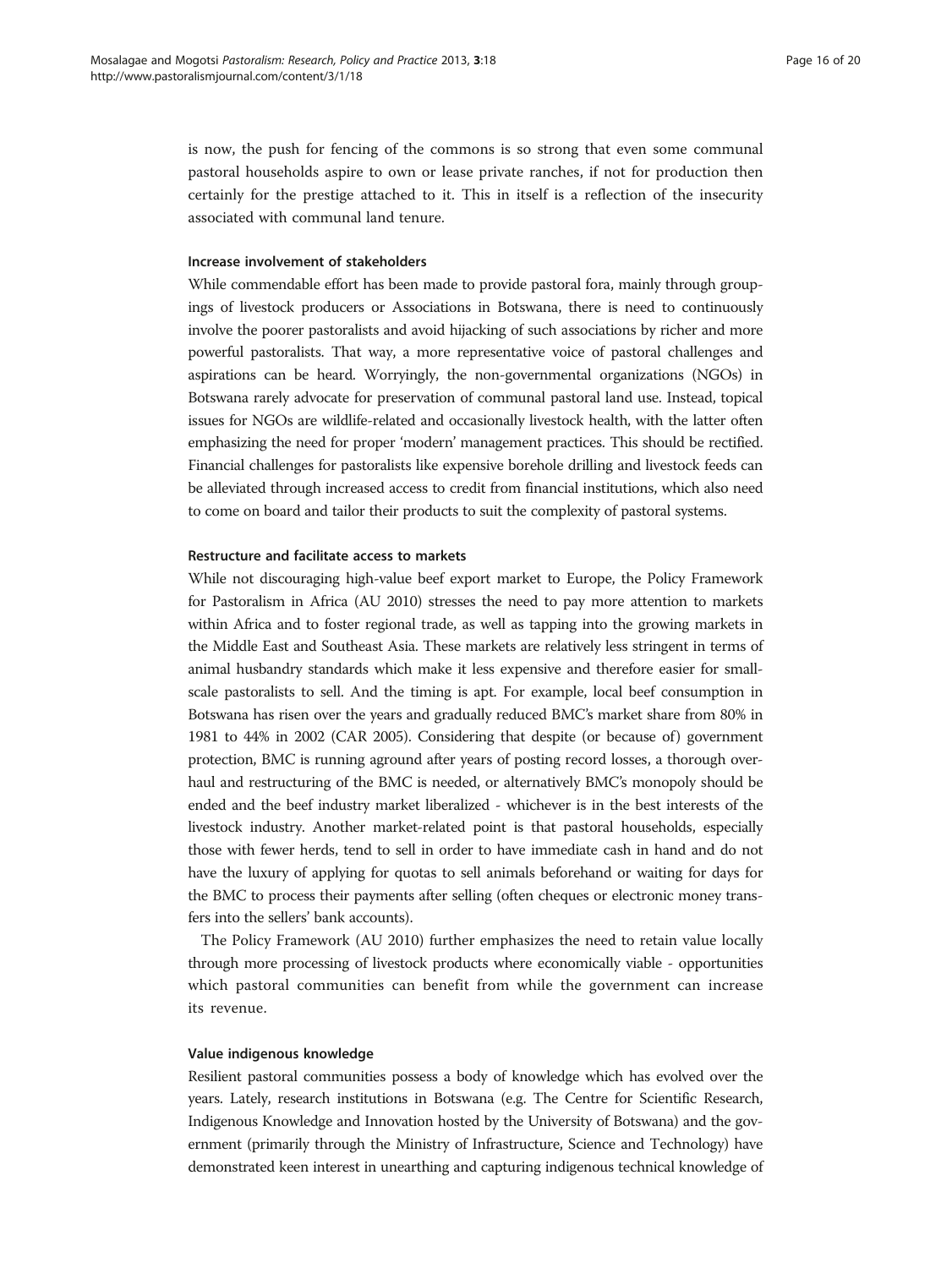rural communities, as well as developing a policy on indigenous knowledge systems. This is a positive development, though still in its infancy. The accumulated and refined knowledge base includes, but is by no means restricted to, weather forecasts and precipitation indicators, livestock health problems, important poisonous or injurious plants, range degradation and drought mitigation strategies (e.g. Dube and Sekhwela [2008](#page-17-0); Cassidy et al. [2011;](#page-17-0) Mogotsi et al. [2011b,](#page-18-0) Motlhanka and Nthoiwa [2013](#page-19-0)). Pastoral communities also traditionally had safety nets for the less privileged members of their society. If policy can tap into these indigenous knowledge systems, support and strengthen them, then more effective and efficient use of natural resources can be realized.

## Develop area-specific disaster management systems

Pastoral areas are not immune to uncontrolled veld fires, droughts, floods and epidemic diseases. In the case of Kgalagadi and Ghanzi where recurrent droughts are common, interventions ought to be tailored to local conditions. The current 'blanket' aid programmes which might be appropriate in one Sub-district may not necessarily reduce household vulnerability to drought in another area and might instead reinforce the negative effects of drought (Mogotsi et al. [2012\)](#page-18-0). For example, livestock feed subsidies may not be the most appropriate response in an area experiencing serious shortage of drinking water for livestock. Nor is subsidizing prices of concentrates desirable, when there is not enough roughage to sustain animals through the drought. Nor is encouraging destocking effective through increase of BMC prices, when already-weak animals have to be moved long distances and quarantined in some cases before reaching the market. Also, death of some animals during droughts should not always be viewed with alarm, as this is a natural regulatory mechanism of the semi-arid pastoral system. Interestingly, it may also be economically sensible for the farmer to let the animal die rather than to try to save it. But by making available highly subsidized commercial livestock feed during droughts, the government is inadvertently encouraging pastoralists to keep an artificial high number on a stressed ecosystem. Instead, if traditional communityspecific and modern disaster management approaches are merged, then better earlywarning, actual-event and post-disaster response measures can be formulated.

## Conclusions

Extensive pastoral systems of the Kalahari remain central to rural livelihoods. The challenges presented in this study act concomitantly to exert pressure on, and erode resilience of, pastoral households and subsequently expose the system to risk. If these issues are honestly recognized and addressed through deliberately targeted policy interventions, then the long-term sustainability of extensive pastoralism can be assured, failing which, the non-pastoral sectors should be ready and willing to find an alternative, albeit more expensive, economic activity to support the 'once upon a time' pastoral population. Prospects for success of extensive pastoral systems in semi-arid regions such as Botswana lie in the overriding importance of collective management and flexibility, more so in a changing global climate.

## Endnotes

<sup>a</sup>Following Elhadi et al. ([2012](#page-18-0)), a household refers to all people who live under one roof and are subject to decisions made by the household head. The latter is the owner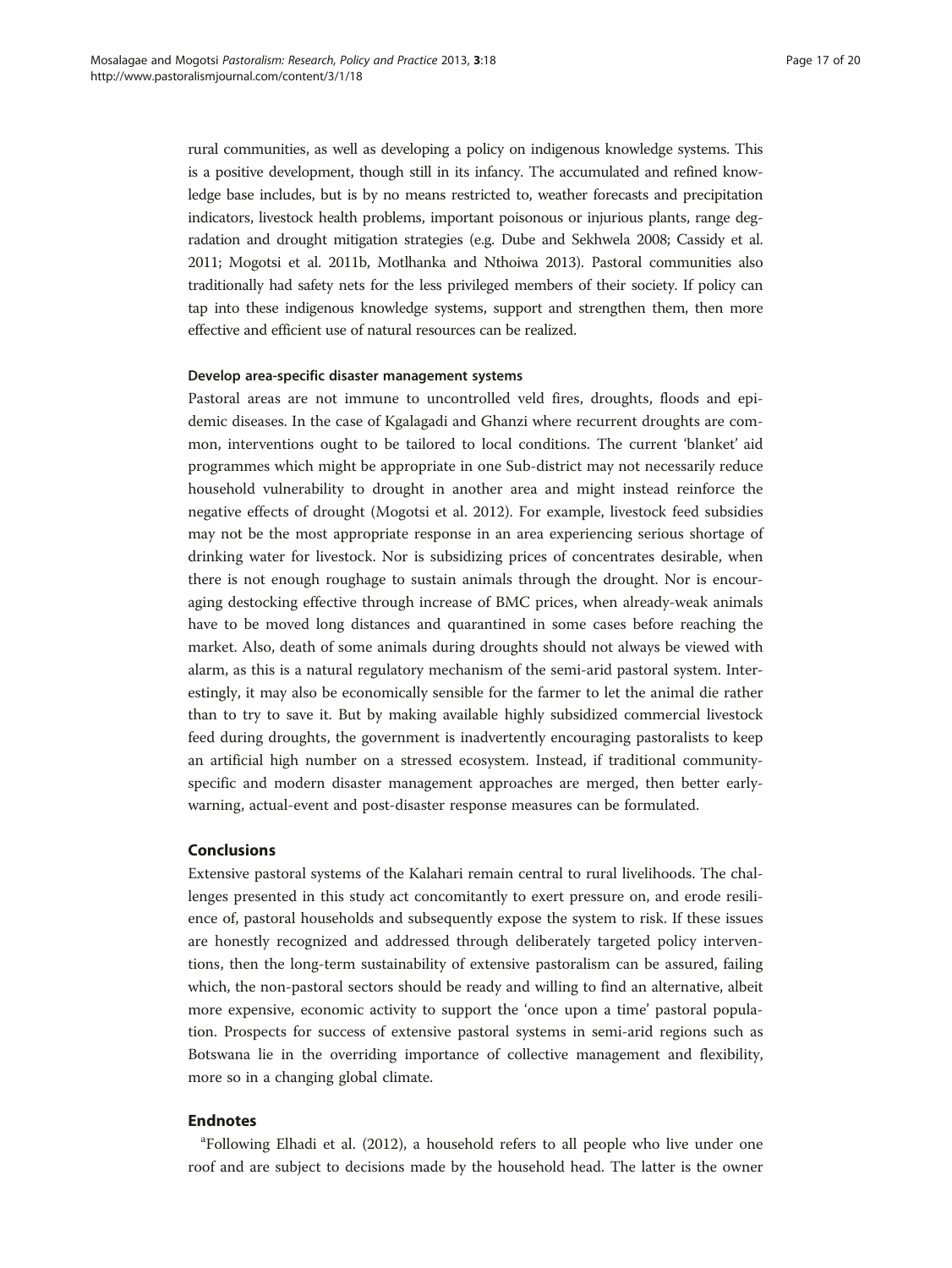# <span id="page-17-0"></span>of the main source of income or means of production in a household and therefore provides the basic needs for the household members.

 $b$ US\$1=6.97BWP.

#### Competing interests

The authors declare that they have no competing interests.

#### Authors' contributions

DM conceived the study idea, collected and interpreted data as well as drafting of the manuscript. KM improved the initial draft, interpreted data and drafted the manuscript. Both authors read and approved the final manuscript.

#### Author details

1 Animal Production and Range Research Division, Department of Agricultural Research, Ministry of Agriculture, Private Bag 0033, Sebele, Botswana. <sup>2</sup>Animal Production and Range Research Division, Department of Agricultural Research, Ministry of Agriculture, P. O. Box 10275, Francistown, Botswana.

#### Received: 19 February 2013 Accepted: 18 June 2013 Published: 5 July 2013

#### References

- Abel, N. 1997. Mis-measurement of the productivity and sustainability of African communal rangelands: a case study and some principles from Botswana. Ecological Economics 23: 113–133.
- ADBG. 2011. Botswana: Trans-Kgalagadi road project. Project performance evaluation report.Operations Evaluation Department, Project and Program Evaluation Division, African Development Bank Group. [http://www.afdb.org/](http://www.afdb.org/fileadmin/uploads/afdb/Documents/Evaluation-Reports/Botswana-PPER_FINAL-May%20Final.pdf) [fileadmin/uploads/afdb/Documents/Evaluation-Reports/Botswana-PPER\\_FINAL-May%20Final.pdf.](http://www.afdb.org/fileadmin/uploads/afdb/Documents/Evaluation-Reports/Botswana-PPER_FINAL-May%20Final.pdf) Accessed 31 Jan 2013.
- APRU. 1980. Beef production and range management in Botswana. Gaborone: Animal Production and Range Research Unit, Ministry of Agriculture.
- AU. 2010. Policy framework for pastoralism in Africa: Securing, protecting and improving the lives, livelihoods and rights of pastoralist communities. Addis Ababa: Department of Rural Economy and Agriculture, African Union.
- Barrow, E, J Davies, S Berhe, V Matiru, N Mohamed, W Olenasha, and M Rugadya. 2007. Pastoralists as shrewd managers of risk and resilience in the Horn of Africa. Policy Brief No. 1 of 5. Nairobi: IUCN Eastern Africa Regional Office.
- Behnke, R. 1985. Measuring the benefits of subsistence versus commercial livestock production in Africa. Agricultural Systems 16(2): 109–135.
- Behnke, R. 2008. The economic contribution of pastoralism: Case studies from the Horn of Africa and southern Africa. Nomadic Peoples 12: 45–79.
- Behnke, RH, I Scoones, and C Kerven. 1993. Range ecology at disequilibrium: New models of natural variability and pastoral adaptation in African Savannas. London: Overseas Development Institute.
- Bhalotra, YPR. 1987. The drought of 1981–87 in Botswana. Gaborone: Department of Meteorological Services.
- BIDPA. 2006. Prospects for export diversification in Botswana. Botswana Institute for Development Policy Analysis/World Bank report. [http://www.bidpa.bw/img\\_upload/pubdoc\\_20.pdf.](http://www.bidpa.bw/img_upload/pubdoc_20.pdf) Accessed 10 Apr 2013.
- Burgess, J. 2002. Botswana: Country pasture/forage resource profile. Food and Agriculture (FAO) report. [http://www.fao.](http://www.fao.org/ag/AGP/AGPC/doc/Counprof/Botswana/botswana.htm) [org/ag/AGP/AGPC/doc/Counprof/Botswana/botswana.htm](http://www.fao.org/ag/AGP/AGPC/doc/Counprof/Botswana/botswana.htm). Accessed 19 Apr 2012.
- CAR. 2005. Crop-livestock systems development in southern Africa: Priorities for future research. Botswana country report. Gaborone: Centre for Applied Research.

CAR. 2006. Environmental assessment of Botswana's livestock sector. Centre for Applied Research report. Ministry of Finance and Development Planning: Gaborone.

- Carl Bro International. 1982. An evaluation of livestock management and production in Botswana with special reference to the communal areas, vol. 1–111. Gaborone: Evaluation Unit, Ministry of Agriculture and the Commission of the European Communities European Development Fund.
- Cassidy, L, J Wilk, DL Kgathi, H Bendsen, BN Ngwenya, and K Mosepele. 2011. Indigenous knowledge, livelihoods and government policy in the Okavango Delta, Botswana. In Rural livelihoods and political economy, ed. DL Kgathi, BN Ngwenya, and J Wilk, 75–97. New York: Nova Science Publishers.
- Chadwick, K, J Otte, and D Roland-Holst. 2008. Information failures in livestock markets: Evidence from Lao PDR. Pro-Poor Livestock Policy Initiative.A Living from Livestock.Research report. Rome: FAO.
- Coppock, DL, and S Sovani. 1999. Is supplementation justified to compensate pastoral calves for milk restriction? Journal of Range Management 52: 208–217.
- Darkoh, MBK, and JE Mbaiwa. 2003. Globalization and the livestock industry in Botswana. Singapore Journal of Tropical Geography 23: 149–166.

Davies, J, and R Hatfield. 2007. The economics of mobile pastoralism: A global summary. Nomadic Peoples 11: 91–116. Delgado, C, M Rosegrant, H Steinfeld, S Ehui, and C Courbois. 1999. Livestock to 2020: The next food revolution. 2020

vision discussion paper. Washington, DC: International Food Policy Research Institute.

deRidder, N, and KT Wagenaar. 1986. Energy and protein balances in traditional livestock systems and ranching in eastern Botswana. Agricultural Systems 20: 1–16.

- deVries, JJ, ET Selaolo, and HE Beekman. 2000. Groundwater recharge in the Kalahari, with reference to paleo-hydrologic conditions. Journal of Hydrology 238: 110–123.
- DFID. 2011. Pastoralism: Progressing policies that favour pastoralists. Facilitating access to world markets.Department for International Development.<http://www.dfid.gov.uk/r4d/Output/187272/Default.aspx>. Accessed 18 Dec 2012.
- Dube, OP, and MBM Sekhwela. 2008. Indigenous knowledge, institutions and practices for coping with variable climate in the Limpopo Basin of Botswana. In Climate change and adaptation, ed. N Leary, J Adejuwon, V Barros,
	- I Burton, J Kulkarni, and R Lasco, 71–89. London: Earthscan.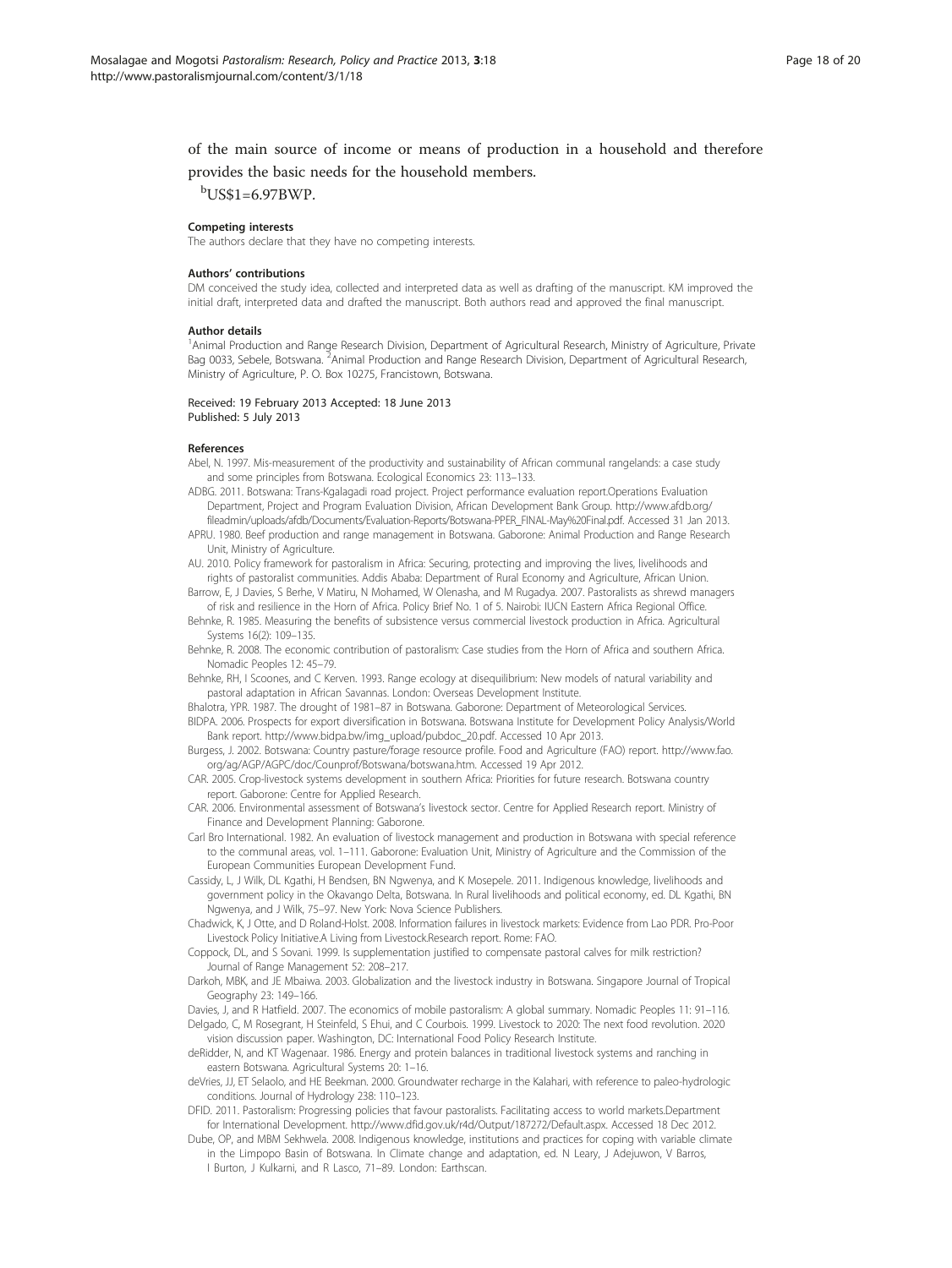<span id="page-18-0"></span>duPlessis, AJE, and KM Rowntree. 2003. Water resources in Botswana with particular reference to the Savanna regions. South African Geographical Journal 85: 42–49.

- Elhadi, YAM, DM Nyariki, VO Wasonga, and WN Ekaya. 2012. Transient poverty among pastoral households in the semi-arid lowland of Baringo district, Kenya. Ozean Journal of Social Sciences 5: 9–19.
- ESAP. 2003. Challenges and opportunities of livestock marketing in Ethiopia. In Proceedings of the 10th annual conference of the Ethiopian Society of Animal Production (ESAP) held August 22–24 in Addis Ababa, Ethiopia, ed. Y Jobre and G Gebru.
- Fako, TT, and L Molamu. 1995. The seven-year drought, household food security and vulnerable groups in Botswana. Pula: Botswana Journal of African Studies 9: 48–70.
- FAO. 2001. Pastoralism in the new millennium. FAO Animal Production and Health Paper 150. [http://www.fao.org/](http://www.fao.org/docrep/005/y2647e/y2647e00.htm#toc) [docrep/005/y2647e/y2647e00.htm#toc.](http://www.fao.org/docrep/005/y2647e/y2647e00.htm#toc) Accessed 9 Jan 2013.
- FAO. 2009. Review of evidence on drylands pastoral systems and climate change: Implications and opportunities for mitigation and adaptation. Land and Water Discussion Paper 8. Rome: FAO.
- Flintan, F, and A Cullis. 2010. Introductory guidelines to participatory rangeland management in pastoral areas. Addis Ababa: Save the Children/US.
- Fraser, EDG, AJ Dougill, WE Mabee, M Reed, and P McAlpine. 2006. Bottom up and top down: analysis of participatory processes for sustainability indicator identification as a pathway to community empowerment and sustainable environmental management. Journal of Environmental Management 78: 114–127.
- Frimpong, K. 1995. A review of the tribal grazing land policy in Botswana. Pula: Botswana Journal of African Studies 9: 1–16. GoB. 1975. National policy on tribal grazing land. Paper No. 2 of 1975. Gaborone: Government of Botswana.
- GoB. 1991. National policy on agricultural development. Gaborone: Ministry of Agriculture, Government of Botswana.
- GoB. 1999. Community-based natural resource management practitioners guide. Gaborone: Department of Wildlife and National Parks, Government of Botswana.
- GoB. 2002. Revised national policy for rural development. Ministry of Finance and Development Planning, White Paper No. 3. Gaborone: Government of Botswana.
- GoB. 2005. Wildlife Conservation and National Parks (Lions) (Killing Restriction) Order. Gaborone: Department of Wildlife and National Parks, Government of Botswana.
- GoB. 2009a. Final report on establishment of the Botswana vulnerability assessment and analysis system for national food security. Gaborone: Government of Botswana.
- GoB. 2009b. New compensation policy. Gaborone: Department of Wildlife and National Parks, Government of Botswana.

GoB. 2011. Crime prevention guidelines for livestock. Gaborone: Government of Botswana. [http://www.gov.bw/en/](http://www.gov.bw/en/Ministries--Authorities/Ministries/State-President/Botswana-Police-Service-/About-the-BPS/Stock-Theft-Branch/) Ministries–[Authorities/Ministries/State-President/Botswana-Police-Service-/About-the-BPS/Stock-Theft-Branch/.](http://www.gov.bw/en/Ministries--Authorities/Ministries/State-President/Botswana-Police-Service-/About-the-BPS/Stock-Theft-Branch/) Accessed 12 Jan 2013.

- GoB. 2013. Annual agricultural surveys preliminary results for 2011. Gaborone: Government of Botswana. [http://www.](http://www.cso.gov.bw) [cso.gov.bw](http://www.cso.gov.bw). Accessed 7 June 2013.
- Greenhow, T. 1978. The Tribal Grazing Land Policy and integrated land-use planning: A district view. Botswana Notes and Records 10: 159–168.
- Hardin, G. 1968. The tragedy of the commons. Science 162: 1243–1248.
- Hartter, J, A Goldman, and J Southworth. 2011. Responses by households to resource scarcity and human-wildlife conflict: Issues of fortress conservation and the surrounding agricultural landscape. Journal for Nature Conservation 19: 79–86.
- Hendrickson, D, J Armon, and R Mearns. 1996. Livestock raiding among the pastoral Turkana of Kenya: Redistribution, predation and the links to famine. Institute of Development Studies Bulletin 27: 17–30.
- Hitchcock, RK. 1978. Kalahari cattle posts: A regional study of hunter-gatherers, pastoralists and agriculturalists in the Western Sandveld Region, vol. I. Preliminary draft. Gaborone: Ministry of Local Government and Lands.
- Holm, JD, and RG Morgan. 1985. Coping with drought in Botswana: An African success. Journal of Modern African Studies 23: 463–482.
- IFAS. 1998. The disaster handbook. National Edition Publication DH 1605. Gainesville: Institute of Food and Agricultural Sciences, University of Florida.
- Jefferis, K. 2005. How trade liberalization can contribute to revitalise Botswana's beef and cattle sector. Proceedings of the Botswana Agricultural Research Information Network (BARIN) conference, 24–26 May 2005, Sebele, Botswana.
- Kaimba, GK, BK Njehia, and AY Guliye. 2011. Effects of cattle rustling and household characteristics on migration decisions and herd size amongst pastoralists in Baringo District, Kenya. Pastoralism: Research, Policy and Practice 1: 18.
- Keijsper, V. 1993. Livestock development in Botswana: Consequences for the rural poor. Africa Spectrum 28: 323–339. Kgathi, DL. 1999. Water demand, population and sustainability in Botswana: Implications for development policy. A
- paper prepared for the Population, Development and Environment Project. Luxembourg: International Institute for Applied Systems Analysis.
- Kgathi, DL, G Mmopelwa, B Mashabe, and K Mosepele. 2012. Livestock predation, household adaptation and compensation policy: A case study of Shorobe village in northern Botswana. Agrekon: Agricultural Economics Research, Policy and Practice in Southern Africa 51: 22–37.
- Kgosikoma, OE. 2006. Effects of climate variability on livestock population dynamics and community drought management in Kgalagadi, Botswana. MSc thesis. Norwegian University of Life Sciences, Norway.
- McPeak, J. 2001. Pastoralists' use of markets. Pastoral Risk Management Project Research Brief 01-04-PARIMA. Davis: Global Livestock Collaborative Research Support Program.
- Mkutu, KA. 2010. Complexities of livestock raiding in Karamoja. Nomadic Peoples 14: 87–105.
- Mogotsi, K, MM Nyangito, and DM Nyariki. 2011a. The perfect drought? Constraints limiting Kalahari agro-pastoral
- communities from coping and adapting. African Journal of Environmental Science and Technology 5: 168–177. Mogotsi, K, AB Moroka, O Sitang, and R Chibua. 2011b. Seasonal precipitation forecasts: Agro-ecological knowledge among rural Kalahari communities. African Journal of Agricultural Research 6: 916–922.
- Mogotsi, K, MM Nyangito, and DM Nyariki. 2012. Vulnerability of rural agro-pastoral households to drought in semi-arid Botswana. Livestock Research for Rural Development24(10),Article #183.<http://www.lrrd.org/lrrd24/10/mogo24183.htm>. Accessed 15 December 2012